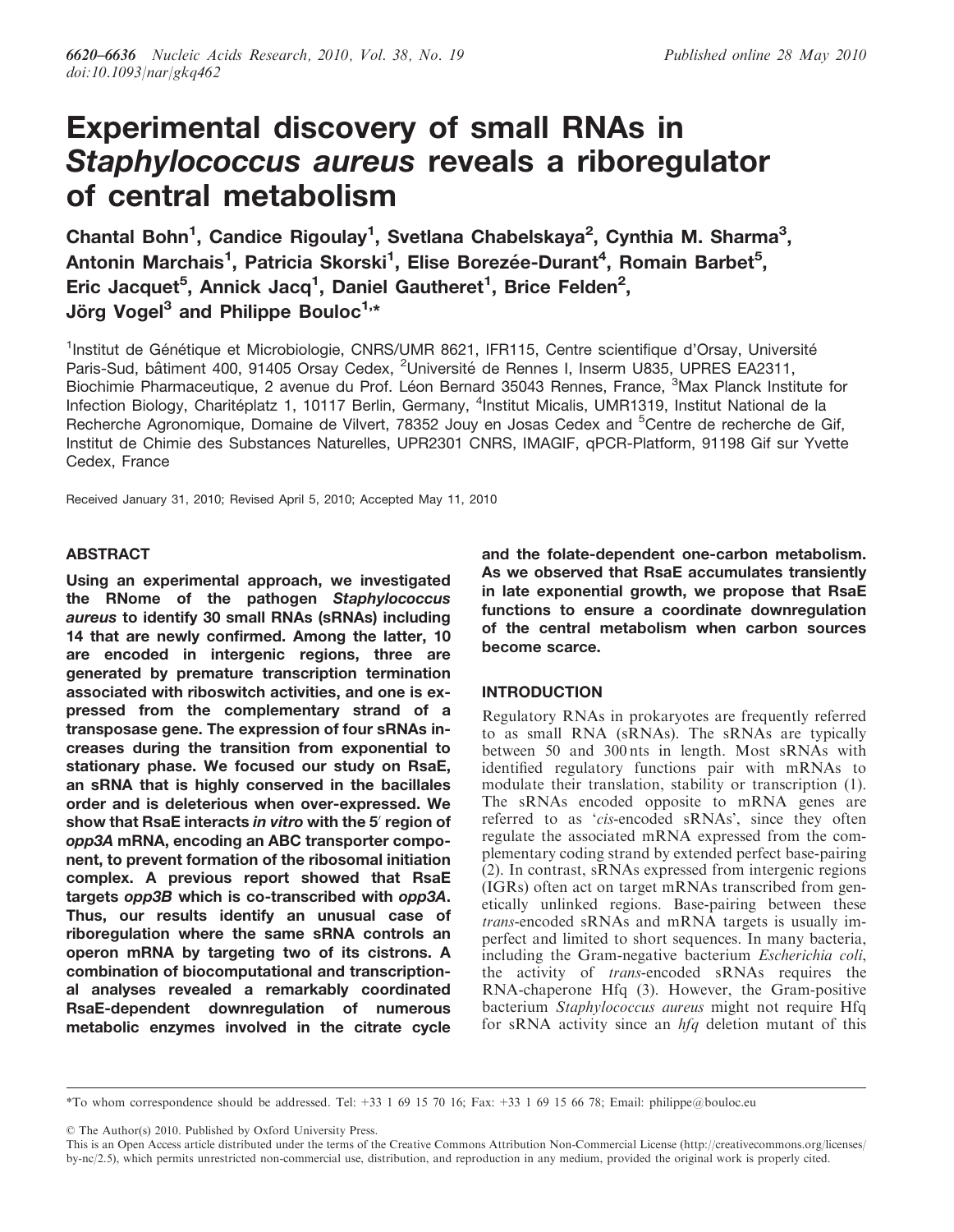organism has no discernable phenotype (4). A third class of sRNAs can exert a regulatory function by directly interacting with proteins (5–7). Lastly, some mRNAs possess structured  $\bar{5}$  untranslated regions (UTR) that, under specific growth conditions, can adopt alternative conformations to affect gene expression of the downstream genes in cis. Binding of molecules such as metabolites or tRNAs to these so-called riboswitches induces RNA structure changes of the transcribed UTR, causing premature transcriptional termination or translational inhibition (8). Some riboswitches are known to produce sRNAs (9), which might independently function on *trans*-encoded target mRNAs by base-pairing mechanisms (10).

Several methods have been used to identify sRNAs, including computational predictions, direct labeling, DNA microarrays and shotgun sequencing (11,12). Escherichia coli and Salmonella each encode an estimated 100 sRNAs (11). These respond to diverse environmental factors such as glucose availability, iron limitation, envelope stress, or transition to anaerobiosis, to facilitate adjustments, respectively, in carbon metabolism (13,14), of levels of iron-requiring enzymes (15–17), amounts of metabolic transporters (18,19) or quantities of enzymes required for anaerobic growth (20,21). Other regulatory functions of sRNAs include quorum sensing and virulence  $(22–26)$ .

Staphylococcus aureus is a human commensal of skin and nares and an opportunistic pathogen responsible for a wide variety of human infections including superficial skin and wound infections to deep abscesses (endocarditis and meningitis), septicemia or toxin-associated syndromes (27). It is a leading cause of nosocomial and community acquired diseases and many strains acquire antibiotic resistance (28). Staphylococcus aureus virulence gene expression is regulated by the coordinated action of numerous regulators. One of the best characterized regulators is an sRNA called RNAIII (514 nt), which modulates virulence gene expression  $(29)$ . Its 3' domains can mediate translational repression of S. aureus virulence genes directly by interacting with spa mRNA, which encodes the surface-anchored Protein A, or indirectly, by interacting with *rot* mRNA, which encodes Rot, a transcriptional regulator of several exoproteins (30–32).

Staphylococcus aureus has recently emerged as a model organism for the study of bacterial sRNAs (33). A pioneering study based on a computational analysis of IGRs led to the identification of 12 sRNAs that were experimentally confirmed, among which seven were expressed from pathogenicity islands (34). Thirty-four new sRNAs, including some that likely originate from putative riboswitches were recently identified (35–37). Finally, one deep sequencing and two global transcriptome studies on S. aureus, performed using different growth conditions suggested the existence of numerous non-coding small stable RNAs; however, most of them were not confirmed by alternative methods (37–39).

As sRNAs are potent regulators that can potentially affect viability, adaptability to different growth conditions, or virulence of this deadly pathogen, we undertook a search for new sRNAs in S. aureus. The characterization of one of these new sRNAs indicates that it coordinately downregulates multiple enzymes of two major metabolic pathways, likely to help S. aureus prepare for the entry into stationary phase.

# MATERIALS AND METHODS

# Bacterial strains, plasmids and growth conditions

The RNomics approach was performed on strain N315 (27). Transcriptome analysis was performed on strain RN6390 (40), a laboratory derivative of the NCTC8325 clinical strain (41) that was shown to be virulent in different animal models (42,43). Note that for simplicity, we only used the N315 gene name nomenclature. Engineered plasmids were constructed in E. coli TG1, and transferred to RN4220 ( $rsbU$ ,  $agr$ ), which is transformable with exogenous DNA (44), and subsequently to RN6390.

Staphylococcus aureus strains were routinely grown in BHI medium with aeration at 37°C. Escherichia coli TG1 used for cloning experiments was grown in LB broth at 37°C. Chloramphenicol was added to media as needed at the following concentrations:  $5 \mu g/ml$  for S. *aureus* and  $10 \mu g/ml$  for *E. coli.* To determine the effect of sRNA induction, staphylococcal cultures were prepared as follows: 10-fold serial dilutions of exponential cultures were spotted on BHI plates containing or not  $1 \mu$ M anhydrotetracycline (aTc) and incubated at  $37^{\circ}$ C for 24 h.

 $pAT12$  contains the *repA*, *repC*, *tetR* genes and the  $x$ yl/tetO promoter (45). The pAT12 derivative containing rsaA, rsaH, rsaE or expressing RNA sequences antisense of RsaA, RsaH and RsaE (named pAT12-RsaA, pAT12-RsaH, pAT12-RsaE, pAT12-ASRsaA, pAT12- ASRsaH and pAT12-ASRsaE, respectively) were constructed as follows: DNA sequences of interest were amplified from N315 genomic DNA by PCR, using primers indicated in Supplementary Data S1. The resulting products were digested by EcoRI and NotI, ligated to EcoRI-NotI-treated pAT12. Expression of the cloned sequences on constructed plasmids was induced by adding anhydrotetracycline (aTc) to the media, and confirmed by northern blot analysis.

# DNA preparation

Lysis of S. aureus cell suspensions was achieved by treatment with  $100 \mu g/ml$  of lysostaphin (Sigma-Aldrich, St. Louis, MO, USA) for 1h at 37°C, followed by standard methods for DNA preparation. DNA transformation of E. coli and for S. aureus was performed as described (46,47).

# RNA manipulation

For northern blot analysis and 454 pyrosequencing, overnight cultures of staphylococcal strains grown in BHI medium were diluted 1000-fold in the same medium and grown at 37°C; samples were withdrawn at mid-or postexponential or stationary phase cultures. To study the effect of stress conditions, cultures at  $OD_{600} = 0.2$  were either shifted to  $45^{\circ}$ C, or supplemented with NaCl 1.5 M or  $H_2O_2$  10 mM for 2h. Total RNAs were extracted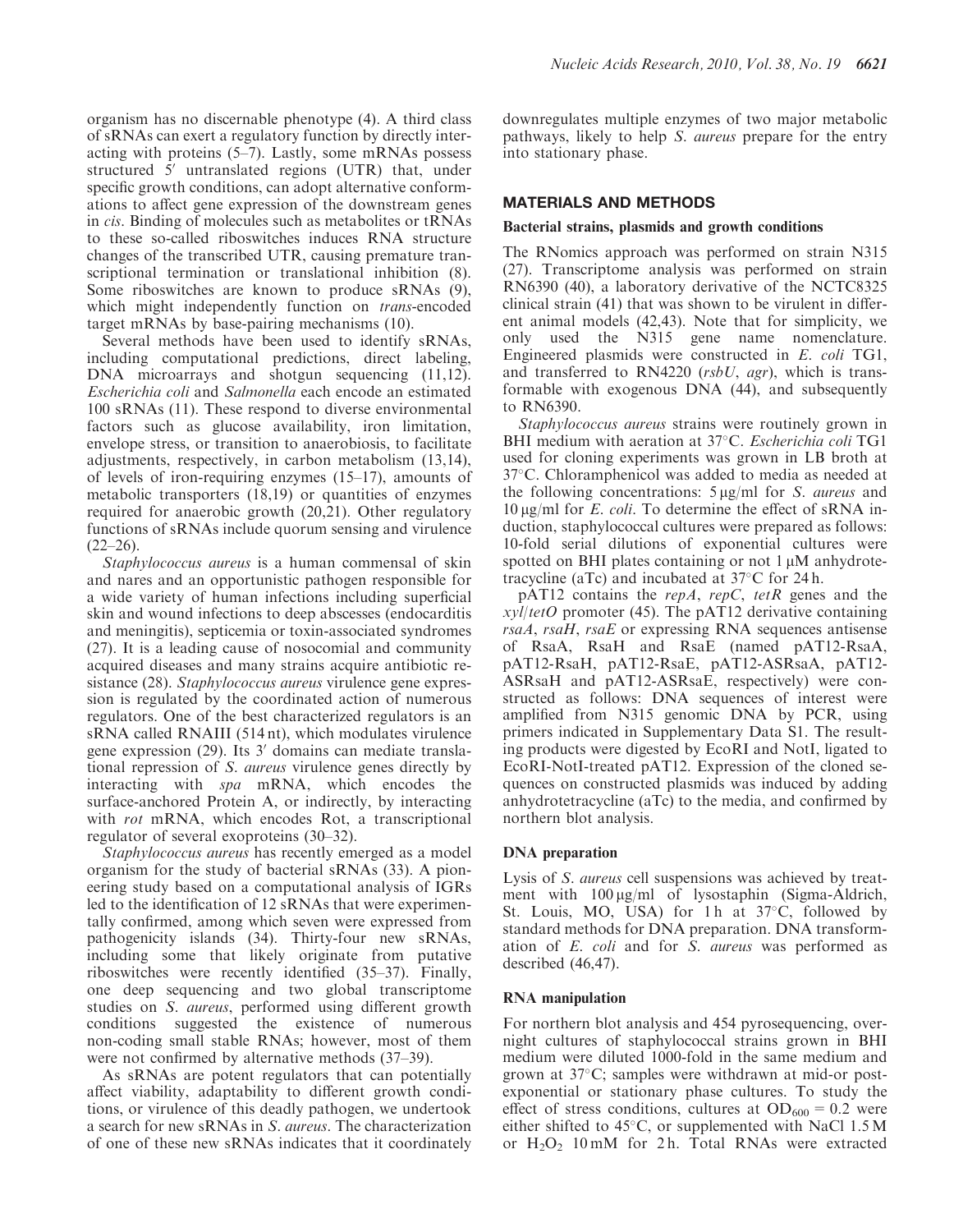as described (48) or using NucleoSpin RNAII (Macherey Nagel, Düren, Germany).

Northern blots were performed as described (35,46,49). Samples were separated by either PAGE or agarose gels and probed with  $\gamma^{32}$ -P 5' labeled oligonucleotides (described in Supplementary Data S1).

Rapid amplification of cDNA ends (RACE) mapping was performed as described  $(50,51)$ .

Synthetic RNAs were generated using the T7 MEGAshortscript kit (Ambion, Foster City, CA, USA) according to manufacturer's instructions.

RNA gel mobility shift assays were performed as described (52).  $\lbrack \alpha^{32} - P \rbrack \text{UTP}$  was added to the transcription mix to produce radioactive transcripts. The transcripts were denatured in 50 mM HEPES (pH 6.9), 50 mM NaCl, 5 mM KCl and 1 mM  $MgCl<sub>2</sub>$  for 3 min at 85 $^{\circ}$ C, followed by refolding for 10 min at 30°C. Labeled RsaE (0.04 pmol) was incubated with increasing amounts of unlabeled synthetic RNAs or yeast tRNAs in 10 mM Tris– HCl (pH 7.5), 6 mM NaCl, 10 mM EDTA and 5 mM dithiothreitol for 10 min at 30°C. Samples were supplemented with 10% glycerol (final concentration) and loaded on a native 5% polyacrylamide gel containing 5% glycerol.

Toeprint experiments were performed as described (53,54) with the following modifications. Annealing mixtures contained 0.2 pmol unlabeled opp3A mRNA and 1 pmol labeled SA0849 mRNA (primer 404) in a buffer containing 10 mM Tris–acetate (pH 7.5), 60 mM NH4Cl and 1 mM DTT. The effect of RsaE was tested by adding various quantity of RsaE (25–300 pmol) to the annealing mixtures prior to the addition of purified E. coli 70S ribosomes. Ribosomes were activated for 15 min at 37-C and diluted in the reaction buffer in the presence of  $1 \text{ mM } MgCl_2$ . For each sample,  $4 \text{ pmol }$  of  $70\text{S}$ were added, followed by 5 min incubation and adjustment of  $MgCl<sub>2</sub>$  to 10 mM. Ten picomoles of uncharged  $tRNA<sup>fMet</sup>$  were then added and samples were incubated 15 min. cDNA was synthesized using two units of AMV RT (New England Biolabs, Ipswich, MA, USA) for 15 min at 37-C. Reactions were stopped by addition of 10 μl loading buffer II (Ambion, Foster City, CA, USA). The cDNAs were loaded and separated by Urea 8% PAGE. The toeprint position on *opp3A* mRNA was determined by DNA sequencing.

# cDNA library from sRNAs, 454 pyrosequencing and analysis of data

RNA preparations (cf. above) were treated twice with DNase (DNA-free, Ambion, Foster City, CA, USA) according to manufacturer's instructions. For cDNA library construction, S. aureus RNAs from six different growth conditions (see 'Results' section) were mixed in a equimolar ratio. In addition, we used a new treatment protocol to enrich for primary bacterial transcripts (most mRNAs and sRNAs) (73). For this purpose, the pooled RNA was treated with Terminator 5'-phosphate dependent exonuclease (Epicentre, Madison, WI, USA). From this RNA, a cDNA library was prepared and analyzed on a Roche GS20 sequencer (F. Hoffmann-La

Roche, Basel, Switzerland) as described (55). The cDNA library was constructed by Vertis Biotechnology AG ([http://www.vertis-biotech.com](http://www.vertis-biotech.com/)/). In brief, the Terminator exonuclease-treated RNA was first treated with tobacco acid pyrophosphatase (TAP). The RNA samples were subsequently  $poly(A)$ -tailed using  $poly(A)$ polymerase followed by ligation of an RNA adapter to the 5'-monophosphate of the sRNAs. First-strand cDNA synthesis was then performed using an oligo(dT)-adapter primer and MMLV H- reverse transcriptase. The resulting cDNAs were then PCR-amplified and the specific barcode sequence CAGC was attached to the 5' ends of the cDNAs.

DNA sequences obtained from a multiplex 454 run on a Roche GS20 sequencer that contained the specific barcode tag CAGC were extracted. The  $5'$  end linker and polyA-tails were clipped, yielding 38 052 insert sequences (reads). 543 reads with lengths <14 nt were excluded from the study. The remaining  $37,507$  reads ( $>14$  nt) were blasted with WU-blast ([http://blast.wustl.edu/,](http://blast.wustl.edu/) chosen parameters were  $E = 0.0001$ ,  $m = 1$ ,  $n = -3$ ,  $Q = 3$ ,  $R = 3$ ) against the *S. aureus* N315 genome sequence (NC $002745$ .fna), and  $36021$  reads that could be mapped were kept for further analysis. Those with blast hits that corresponded to rRNA, tRNA, tmRNA, RNaseP, SRP RNA and known mRNA were removed. 202 reads (Supplementary Data S2) corresponded to sequences putatively issued from IGRs, and were assembled with cd-hit-est (similarity threshold  $c = 0.92$ ) into 160 clusters (56). Further blast analysis of these 160 remaining clusters revealed additional tRNA or mRNA sequences that were excluded. The assembled sequences were manually analyzed to identify the sRNAs presented in this study. For example, at this last step, reads issued from sequences adjacent to open reading frames were considered as likely mRNA UTRs and discarded.

# Transcriptome analysis

Overnight cultures grown in BHI supplemented with chloramphenicol were diluted 1000-fold in the same medium at 37°C. At OD<sub>600</sub> = 0.6, aTc (1 $\mu$ M) was added to the medium and 5 min later, the cultures were sampled. Total RNAs were extracted and treated twice with DNase I. RNA quality was controlled with a 2100 Bioanalyzer (Agilent, Santa Clara, CA, USA). Two conditions were tested, RN6390 containing pAT12-RsaE and pAT12- AS-RsaE. Trancriptome experiments were performed using S. aureus Affymetrix DNA chips (Santa Clara, CA, USA) by Cogenics (Newton, MA, USA) according to the standard manufacturer's instructions.

# Quantitative real-time PCR (qRT–PCR)

Overnight cultures grown in BHI supplemented with chloramphenicol were diluted 1000-fold in the same medium at 37°C. At OD<sub>600</sub> = 0.3, aTc (1  $\mu$ M) was added to the medium and cultures were sampled at 0, 5, 10, 20 and 30 min. RNAs were prepared as described (48). Genes for normalization were selected, qRT–PCR experiments were performed and data were analyzed as described (57). The geometric mean of 3 genes (recA, gyrA and ftsZ) chosen among 13 was used to normalize the samples.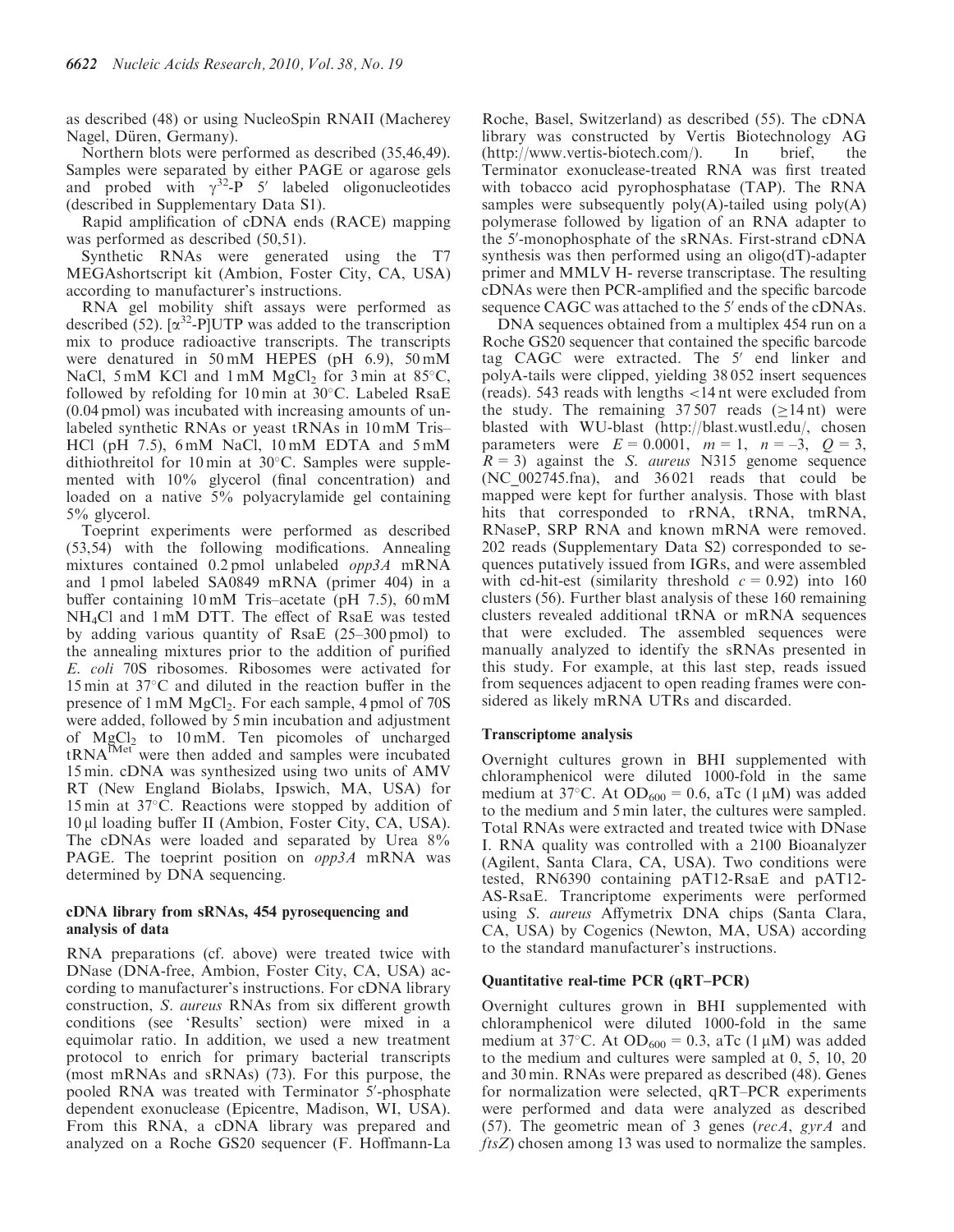# RESULTS

#### Screening for new S. aureus sRNAs

As compared to enteric bacteria, comparatively few sRNAs have been experimentally confirmed to date in S. aureus (34–37,58). Our goal was to identify new sRNAs without any *a priori* restrictions in the selection; we therefore used an RNomics approach based on pyrosequencing of cDNA libraries (12). The study was performed on N315, a methicillin-resistant S. aureus strain that was isolated in a case of a hospital-acquired infection in 1982 (27). As sRNAs are often expressed in response to specific signals, total RNA was extracted from six different conditions. N315 was inoculated in rich medium (BHI) under aeration at 37°C and samples were withdrawn in (i) exponential phase, (ii) post-exponential phase, (iii) stationary phase and after 2 h of exposure to (iv) osmotic, (v) thermal or (vi) oxidative stress (cf. experimental procedures). For cDNA library preparation the RNAs extracted from these six growth conditions were pooled in an equimolar ratio, treated with Terminator 5'-phosphate dependent exonuclease to deplete processed sRNAs, thus enriching primary transcripts, and converted to cDNA libraries to be analyzed by 454 pyrosequencing as described (55,59,73).

A total of 36 021 cDNA sequences (referred to as reads) > 14 nt matched to the N315 S. aureus reference DNA sequence. The vast majority of these reads corresponded to rRNAs (33 094, mainly 5S) or tRNAs (2548), and were not analyzed further. Likewise, 173 reads matching small mRNAs or probable mRNA degradation products were discarded. A total of 126 reads that did not correspond to the above-described RNAs were retained for further analysis (Supplementary Data S2). Of these, 50 were likely issued from mRNA UTR regions, rather than sRNAs per se, and 73 were putatively derived from IGRs. In addition, seven sequences mapped to the complementary strand of coding sequences (Supplementary Data S2), suggesting the expression of *cis*-encoded RNAs. The 71 sequences of interest were clustered in 32 IGRs. None of the sequences matched RNAIII, as expected since the N315 strain expresses little if any RNAIII. 4.5S RNA, tmRNA, RNAse P RNA and 6S RNA were found in S. aureus via a computational screening (34); we identified all of these (corresponding to 54 reads, Table 1). In addition, six of the seven previously reported sRNAs of S. aureus pathogenicity islands, named SprA through SprG (34), were recovered by our RNomics approach (Table 1); the exception was SprE, which has turned out to be an rRNA fragment and not an sRNA (S.C. and B.F., unpublished results). In addition to already known sRNAs, our global RNomics search suggested the existence of new *trans*-encoded sRNAs [of which two were suggested, but not confirmed, by previous studies (34,38,39)]. We confirmed 16 of these putative sRNAs by northern blot (two other tested regions could not be confirmed). We named them RsaOH to RsaOW [for RNA S. aureus Orsay (35)] and the corresponding genes  $rsaOH$  to  $rsaOW$  (Table 1). While the present work was being completed, the sRNAs RsaOJ, RsaOK and RsaON were independently reported; we will refer

to them using the recently published names, RsaA, RsaH and RsaE, respectively (36).

#### Expression of S. aureus sRNA genes encoded in IGRs

Expression of the 15 identified RNAs was followed as a function of the growth phase. An overnight culture of N315 was diluted into a fresh rich medium and grown aerobically at 37°C; samples were withdrawn at different stages of growth and sRNA amounts were evaluated by northern blot analysis (Figure 1). We also examined the expression of six sRNAs in the six growth and stress conditions used for the RNomics approach (Supplementary Data S4). The studied sRNAs presented below are ordered according to their position on the N315 genomic map. Conservation of the identified sRNAs in other species is indicated in Table 1.

RsaOH is about 100-nt long. Its gene, rsaOH, is located between SA0065 and kdpE genes encoding a putative C4-dicarboxylate transporter and a putative transcriptional regulator belonging to the OmpR family of two-component response regulators, respectively. The  $rsaOH$  detected sequence is adjacent to the  $3'-$ end of  $kdpE$  (Supplementary Data S3). One may speculate that RsaOH interacts with the 3'-end of the kdpD-kdpE mRNA and therefore could regulate its stability. RsaOH increases with the growth phase but strongly decreases in the stationary phase (Figure 1).

RsaOI is about 240-nt long; it is the longest sRNA that we identified, and contains no expected ORF. Its gene,  $rsaOI$ , is located between  $proP$ , encoding a putative transporter and partially (38 nt) overlaps in antisense orientation with the 5' end of SA0532 encoding a Staphylococcusspecific hypothetical protein (Supplementary Data S3). It is therefore possible that RsaOI affects transcription or translation of SA0532. In contrast to RsaOH, RsaOI expression drastically increases in stationary phase (Figure 1).

RsaA (RsaOJ) is 142-nt long (36). Its gene, rsaA, is located between SA0543 encoding a conserved putative membrane protein and SA0544 encoding a putative heme peroxidase. Like RsaOI, RsaA, is detected in all growth phases and drastically increases in stationary phase (Figure 1). RsaA did not accumulate upon thermal, salt or oxidative stress (Supplementary Data S4).

RsaH (RsaOK) is 128-nt long (36). Its gene is located between SA0724, encoding a hypothetical protein similar to a cell-division inhibitor, and SA0725, encoding a protein of unknown function. RsaH could encode a putative 23 amino-acid polypeptide (MCKTLHDTNEGKNLTPFSSGPVR). In the corresponding IGR of S. aureus strain RF122 the SAB0725 ORF of a putative 52 amino-acid protein with no significant similarity to proteins from other organisms has been annotated. However, in the majority of S. aureus strains, including N315, the coding sequence is interrupted by a stop codon leading to the putative 23 amino-acid peptide. RsaH was previously reported to be induced in stationary phase (36). We found that in N315, RsaH is barely detectable in early exponential phase, but accumulates during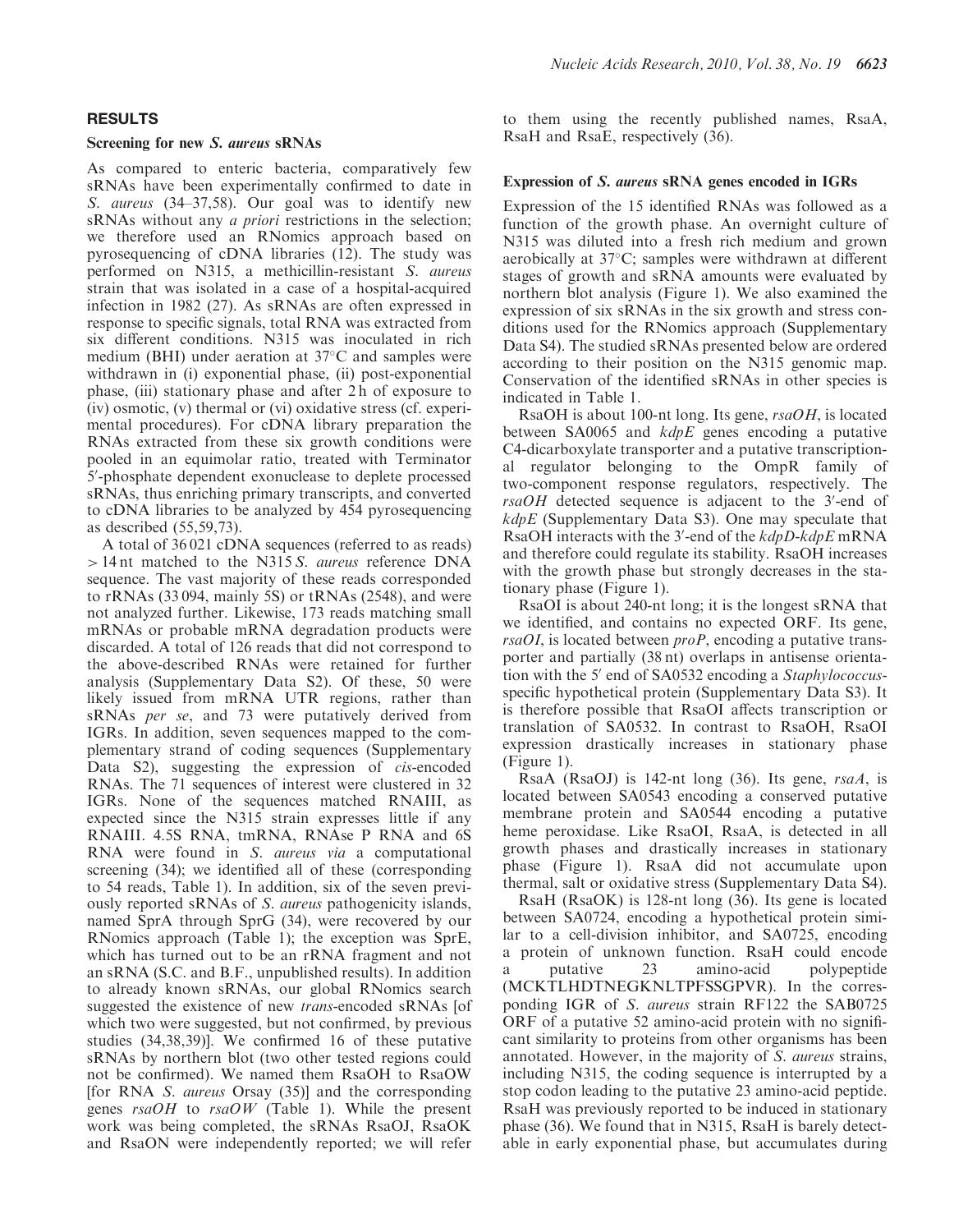|  |  |  |  |  |  | Table 1. sRNAs identified in this RNomics study |  |
|--|--|--|--|--|--|-------------------------------------------------|--|
|--|--|--|--|--|--|-------------------------------------------------|--|

| RNA name <sup>a</sup> | <b>IGR</b>               | Flanking<br>genes | Strand<br>Orientation            | N <sub>b</sub> of<br>reads <sup>b</sup> | Alternative names                 | Conservation <sup>c</sup>                      |
|-----------------------|--------------------------|-------------------|----------------------------------|-----------------------------------------|-----------------------------------|------------------------------------------------|
| <b>RsaOH</b>          | 72446/73508              | SA0065/kdpE       | $\,<\,>\,$ $\,<\,$               | 1                                       | IGR59 (34)                        | S. aureus, S. epidermidis,<br>S. haemolyticus  |
| 4.5S RNA (34)         | 501358/502001            | SA0434/SA0435     | $>$ > >                          | 23                                      | <b>SRP RNA</b>                    | Conserved                                      |
| RsaOI                 | 626797/627130            | proP/SA0532       | $>$ < >                          | 4                                       | Sau-6477 (37)                     | S. aureus                                      |
| $\text{RsaA}$ (36)    | 636758/637419            | SA0543/SA0544     | $\,<\,>\,$ $\,<\,$               | 2                                       | RsaOJ (this work),<br>Sau-64 (37) | S. aureus, S. epidermidis                      |
| RsaC(36)              | 679620/680738            | SA0586/SA0587     | $\,<\,$ $\,<\,$                  | 1                                       |                                   | S. aureus                                      |
| RsaH(36)              | 829363/830064            | SA0724/SA0725     | $\langle$ > >                    | $\overline{c}$                          | RsaOK (this work)                 | Staphylococcal strains                         |
| tmRNA(34)             | 843706/844543            | smpB/SA0737       | $>$ > >                          | 27                                      | <b>SsrA</b>                       | Conserved                                      |
| RsaOL                 | 856992/857482            | cspC/SA0748       | $>$ < <                          | 1                                       | Sau-07 (37)                       | S. aureus, S. epidermidis                      |
| <b>RsaOM</b>          | 875349/875597            | SAS023/SA0769     | $>$ > >                          | 1                                       | Predicted SAM-I<br>riboswitch     | Conserved                                      |
| RsaE(36)              | 975283/975742            | SA0859/SA0860     | $>$ > <                          | 3                                       | RsaON (this work)<br>Sau-20 (37)  | Bacillales order                               |
| Sau-02 (37)           | 1006365/1007020          | SAS028/SAS029     | $>$ < >                          | 1                                       |                                   | S. aureus, S. epidermidis,<br>phages, plasmids |
| <b>RsaOO</b>          | 1012811/1013050          | SA0891/SA0892     | $>$ < <                          | 1                                       |                                   | S. aureus                                      |
| <b>RsaOP</b>          | 1089149/1089566          | SA0961/SA0962     | $>$ > >                          | $\mathbf{1}$                            |                                   | Staphylococcal strains                         |
| <b>RsaOO</b>          | 1372074/1372564          | SA1198/SA1199     | $>$ > >                          | $\mathbf{1}$                            | Predicted T-box                   | Conserved                                      |
| RNaseP RNA (34)       | 1483578-1484012          | SA1277/SA1278     | $\,<\,$ $\,<\,$                  | 2                                       |                                   | S. aureus, phages                              |
| 6S RNA (34)           | 1660651-1660795          | SAS050/aspS       | $\,<\,$ $\,<\,$                  | $\overline{2}$                          | Srr80 (38,39)                     | Conserved                                      |
| Spr $A(34)$           | 1856223/1856978          | SA1623/tnp IS232  | $\langle$ > $\langle$            | 1                                       |                                   | Staphylococcal strains                         |
| SprB(34)              | 1866662-1867133          | SA1633/SA1634     | $>$ < <                          | 3                                       |                                   | S. aureus                                      |
| SprC(34)              | 1871168-1872530          | luckE/SA1639      | $\,<\,$ $\,<\,$                  | 1                                       |                                   | S. aureus, S. epidermidis,<br>S. haemolyticus  |
| SprD(34)              | 2006879-2007560          | SA1754/SA1755     | $\,<\,$ $\,<\,$                  | 3                                       |                                   | S. aureus                                      |
| <b>RsaOR</b>          | 2008572-2009085          | $SA1756 - 57/sak$ | $\,<\,$ $\,<\,$                  | 1                                       | Srr6 (38,39, SprX)                | S. <i>aureus</i> , phages                      |
| SprF3                 | 2010790-2011000          | SA1956/SAS069     | $>$ > >                          | $\mathbf{1}$                            | RsaOS (this work)                 | Staphylococcal strains                         |
| Sau-30 (37)           | 2294189/2294725          | cbiO/rplQ         | $\,<\,$ $\,<\,$                  | $\overline{2}$                          |                                   | Staphylococcal strains                         |
| RsaOG(35)             | 2367825/2368208          | SA2104/SA2105     | $\langle \ \ \times \ \ \rangle$ | $\mathfrak{2}$                          | RsaI (36)                         | Staphylococcal strains                         |
| Spr $A2(34)$          | 2490680-2491385          | SA2217/SA2218     | $\,<\,$ $\,$                     | $\mathbf{1}$                            | WAN014FZW<br>(38, 39)             | Staphylococcal strains                         |
| RsaOT                 | 2544336-2544594          | SA2267/SA2268     | $>$ < <                          | 7                                       | Srr43 (38,39)                     | S. aureus                                      |
| <b>RsaOU</b>          | 2611619/2611918          | ptsG/SA2327       | $\,<\,$ $\,<\,$                  | $\overline{2}$                          | Rat sequence                      |                                                |
| RsaOV                 | 2632123/2632361          | SA2343/copA       | $>$ > >                          | $\mathbf{1}$                            | Sau-40 (37)                       | S. aureus                                      |
| <b>RsaOW</b>          | Eight possible positions | Tnp for IS1181    | $\langle \rangle$ > -            | $\overline{4}$                          |                                   |                                                |
| <b>RsaOX</b>          |                          | SA0062            | Cis-encoded                      | $\mathbf{1}$                            |                                   |                                                |

a Gene names corresponding to sRNAs confirmed by northern blot previously or in this study (cf. Figure 2 and Supplementary Data S4). <sup>b</sup>Number of reads obtained by 454 sequencing matching the corresponding indicated IGR in given orientations (cf. Supplementary Data S2). c Conservation determined by Blast analysis (default parameters) using the identified or predicted sRNA gene sequence. Conserved indicates that the sequence can be found in phylogenetically distantly related bacteria.

pre-stationary phase (Figure 1), and then strongly decreases in stationary phase.

RsaOL is estimated to be about 100-nt long, according to our northern blot probing. It is transcribed from a gene located in the IGR between cspC (encoding a cold shock protein from the CspA family) and SA0748 (encoding a poorly conserved putative protein of unknown function). RsaOL is expressed in all growth phases tested. Its quantity increases with the growth phase, except in stationary phase, where levels are slightly decreased (Figure 1).

RsaE (RsaON) is 93-nt long (36). The rsaE gene is located between SA0859, encoding a predicted dithioldisulfide isomerase involved in polyketide biosynthesis, and SA0860 encoding an oligoendopeptidase. The RsaE sequence is present in the bacillales order and the synteny is conserved within the Firmicute phylum with the noticeable exception of the Listeriaceae family. The  $rsaE$  gene is identical in all *S. aureus* strains sequenced to date. RsaE is thus likely under a strong selective pressure for the conservation of its primary sequence: one possibility is that

RsaE interacts with a specific protein requiring a defined nucleotide sequence for interaction and subsequent function. However, experiments based on the incubation of synthetic RsaE with protein extracts did not identify an RsaE-specific binding protein (data not shown). RsaE was also reported as induced in stationary phase (36). However, a detailed analysis reveals that in N315, although RsaE is detectable during all growth phases, it accumulates specifically during pre-stationary phase  $(OD<sub>600</sub> = 6)$  and almost disappears in stationary phase (Figure 1). Its expression profile is similar to that of RsaH. In several strains, RNAIII is also induced in late exponential phase. Transition to stationary phase and possibly virulence activate the expression of several sRNAs, which make them candidates for being key regulators of transition adaptation processes. Furthermore, RsaE is reduced under heat-shock (Supplementary Figure S4).

RsaOO is about 180-nt long. Its gene, rsaOO, is located between SA0891 and SA0892, both of which encode membrane proteins. A second product, about 140-nt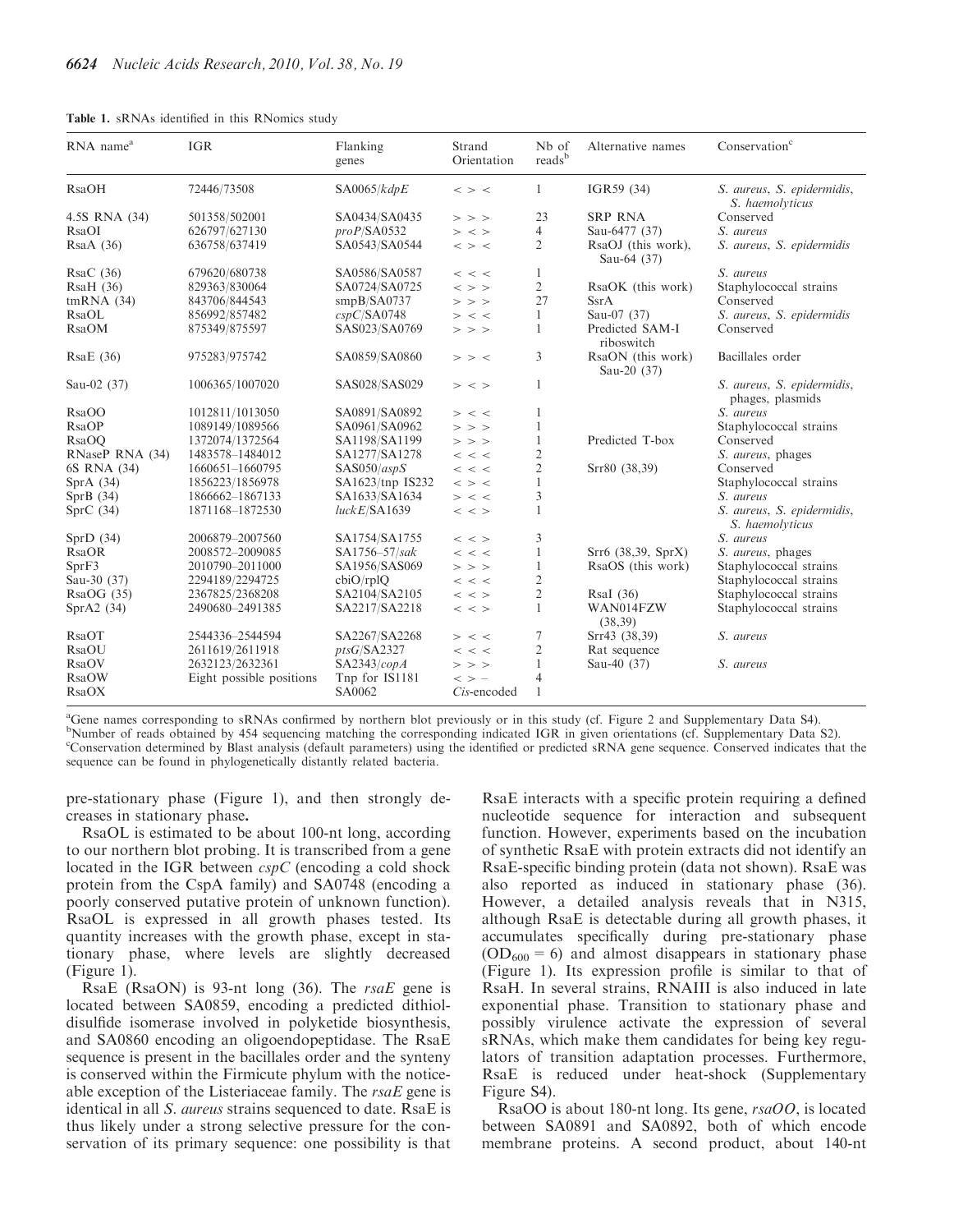

Figure 1. Identification and characterization of new N315 S. aureus sRNAs derived from the RNomics approach. Northern blots showing the expression of various sRNA candidates in nutrient-rich medium are presented. Total RNAs were prepared from cultures harvested at OD<sub>600</sub>: 0.2, 0.4, 0.8, 2, 3.5, 6 and 10. Black wedges indicate the increasing OD<sub>600</sub> values from left to right. All blots presented were performed using the same<br>RNA extracts. Marker sizes are shown to the left of each blot. RNAs wer predicted RNAs (cf. Supplementary Data S1). 5S rRNA was used as a loading control. Histograms indicate the relative expression of each sRNA in different growth phases (the intensity of each band was divided by the intensity of the 5S band from the same RNA extraction; and the maximum value for each histogram was set to 100). A bar on the right side of the blot indicates the band(s) selected for quantification. Flanking or overlapping genes (open arrows) of each sRNA (grey arrow) is presented to indicate genetic localization. Arrows indicate the direction of transcription and are proportional to known or expected transcript sizes.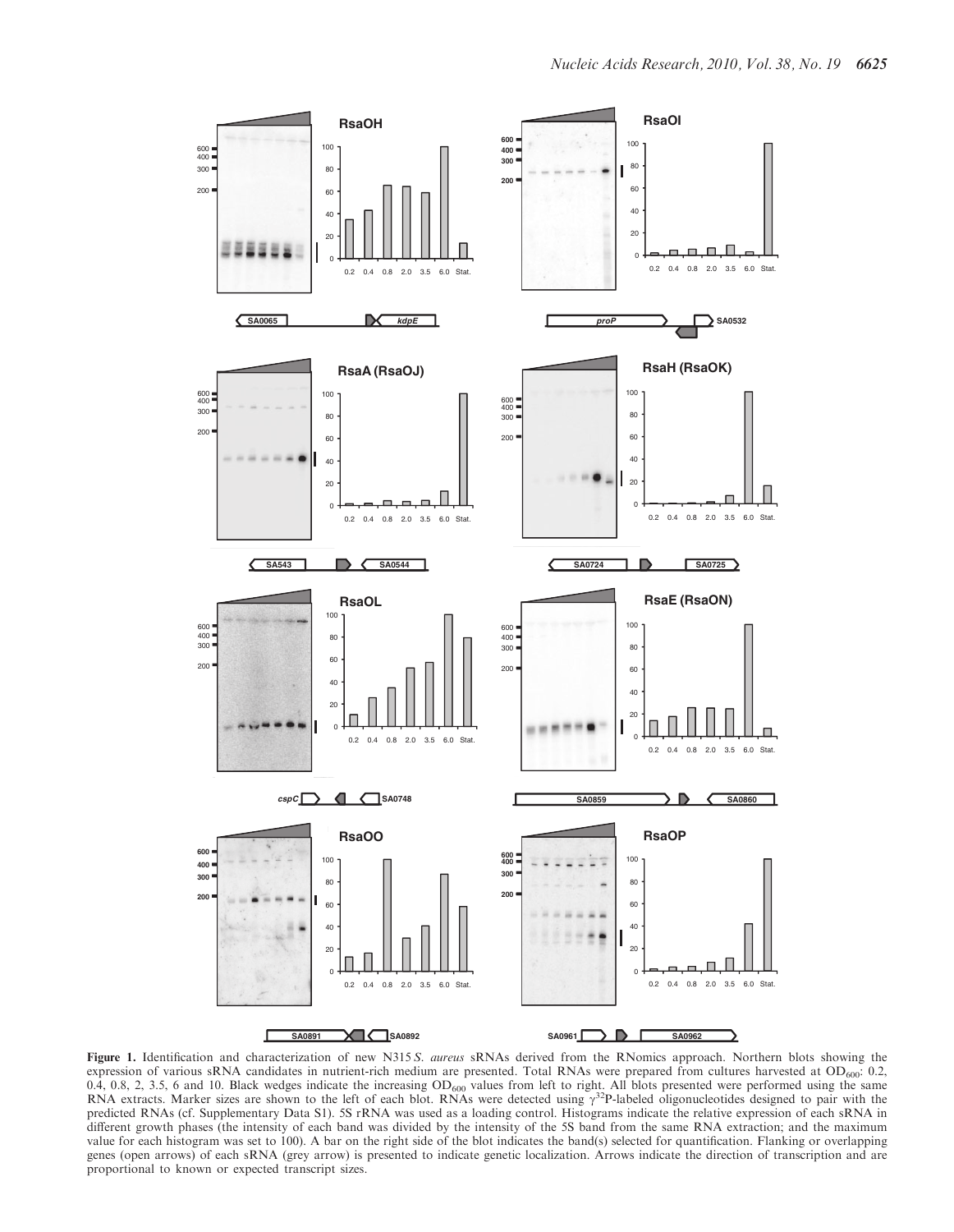

Figure 1. Continued.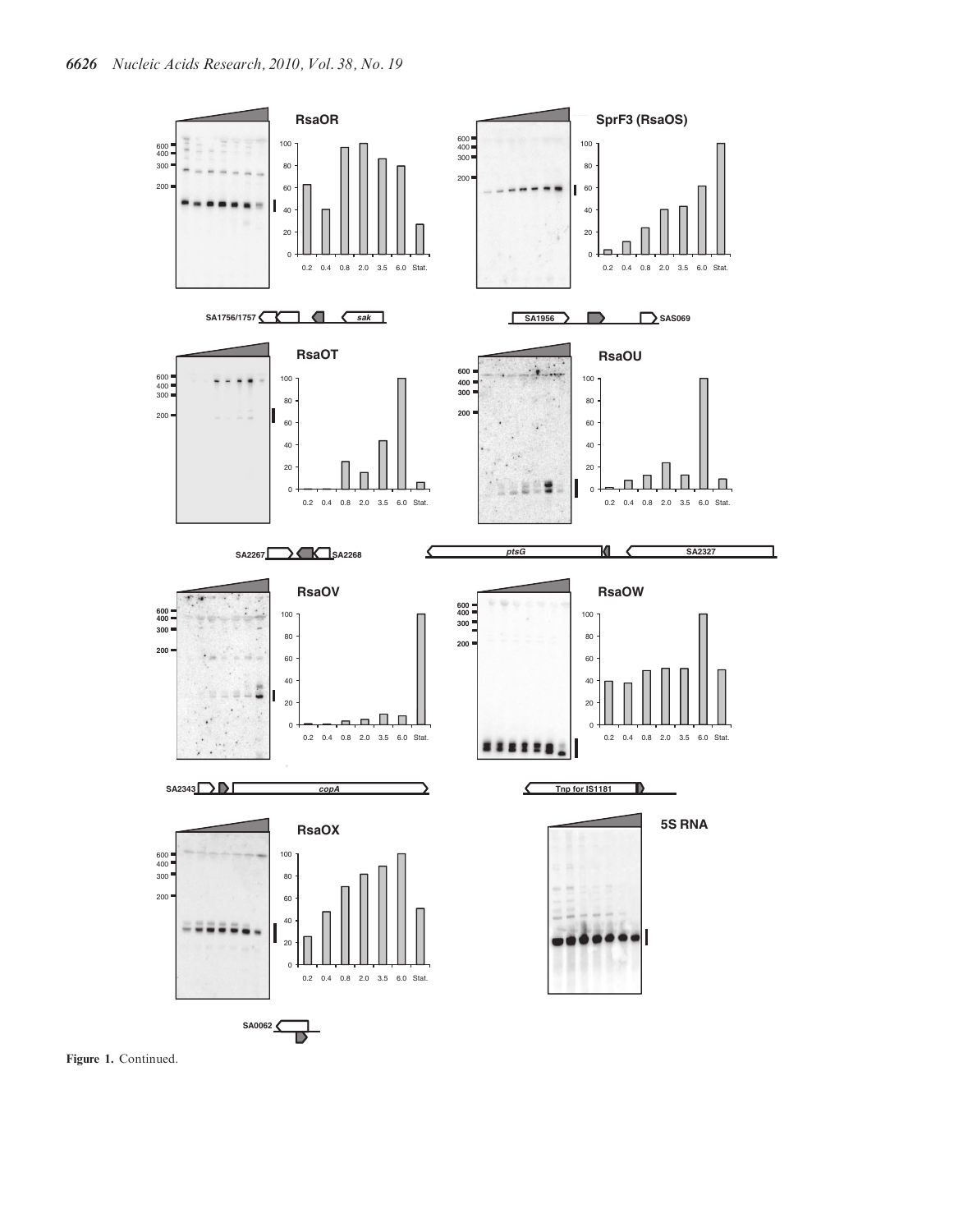long, accumulates in stationary phase, possibly issued from the processing of RsaOO (Figure 1).

The rsaOP gene is located between SA0961 and SA0962, which encode a protein of unknown function and an integral membrane protein (FtsW) involved in cell division, respectively. Several products were detected when probing for RsaOP; the major one is about 100-nt long and accumulates in stationary phase (Figure 1).

RsaOR (alias SprX) is about 160-nt long with a possible longer form. Its gene is located between SA1757, encoding a putative truncated amidase, and sak, encoding staphylokinase. The sequence comprising this region, including adjacent gene SA1757 is also found in several phages (tp310-3, 52A, phi12, tp310-2, 80apha, phiNM4, etc.). RsaOR is thus likely acquired via horizontal transfer and expressed by phages. RsaOR is expressed throughout growth, but amounts are reduced in stationary phase (Figure 1). It also accumulates upon salt stress (Supplementary Data S4). N315 RsaOR may encode a putative polypeptide of 40 amino acids (MHQLFTSLFT QACHWVFFLM IESIVFILLP RSIYDFSIPV). However, the initiation codon is absent in most S. aureus sequenced genomes and there is no obvious ribosome binding site sequence. Therefore, if expressed, this peptide would be expressed only in few S. aureus strains. We therefore favor the hypothesis that RsaOR is a regulatory sRNA.

The intergenic SA1760/SAS059 region contains sprF and on its complementary strand sprG. In N315, the corresponding RNAs SprF and SprG were proposed to have paralogs expressed from two other separated regions located on pathogenicity islands (34). A read obtained by 454 (Supplementary Data S3) matched with the SA1956/SAS069 IGR containing the putative sprF3 (rsaOS) gene. Northern blot experiments show that the expression of sprF3 increases gradually with the growth phase (Figure 1).  $5'$  RACE mapping experiments (Supplementary Data S3) indicate that the sequence of the first 47 nt of sprF3 does not match sprF and sprF2, suggesting that targets of SprF3 could differ from those of SprF and SprF2.

RsaOT is about 180-nt long. It is poorly expressed and we could not identify its extremities. rsaOT expression is at a maximum during pre-stationary phase (Figure 1) and is also stimulated by the presence of  $H_2O_2$  in the medium (Supplementary Data S4). As one of the RsaOT cDNA sequences obtained via our RNomic study is only at 6 nt downstream from the SA2268 stop codon, it is possible that the sRNA detected by northern blot is issued from  $3'$ end processing of SA2268.

RsaOV is about 100-nt long. Its gene,  $rsaOV$ , is located between SA2343 and copA, which encode a putative poorly conserved protein and a copper translocating ATPase, respectively. RsaOV accumulates in stationary phase (Figure 1).

The  $rsaOW$  gene is present in eight copies ( $rsaOW1$  to  $rsa0W8$ ) on the N315 genome; it is located immediately upstream of the ORF encoding the IS1181 transposase (Supplementary Data S3). RsaOW is therefore perfectly complementary to the transposase  $5'$  UTR region (including its ribosome binding site). As RsaOW is detected in all growth conditions (Figure 1), one may hypothesize that its role is to control, likely lowering, the expression of the IS1181 transposase. RsaOW would therefore affect the S. aureus genome evolution.

Our results confirm the existence of several transencoded S. aureus sRNAs and show that their expression is, for the most part, dependent on growth conditions.

# Expression of cis-encoded S. aureus sRNA genes

Our RNomics approach predicted seven candidates of cisencoded sRNAs; we were able to detect one of them, RsaOX, by northern blot analysis (Figure 1). The others gave either no hybridization signal or signals corresponding to high-molecular weight RNAs (data not shown). RsaOX is about 120-nt long and is transcribed from the complementary strand of SA0062; it was expressed in all of the tested growth phases. As SA0062 encodes a putative transposase, the existence of RsaOX is reminiscent of the system described for the E. coli IS10 transposase, whose mRNA (called RNAin) is controlled by RNAout, its cisencoded sRNA (60,61). SA0062 mRNA was recently proposed to be the target of  $MaxF<sub>SA</sub>$ , a sequence-specific endoribonuclease (62). One can postulate that in addition to  $\text{MazF}_{SA}$ , RsaOX could prevent the synthesis of the likely deleterious SA0062-encoded transposase and therefore might limit transpositions.

## Identification and expression of sRNA for putative S. aureus riboswitches

The RNomics analysis allowed us to identify transcripts that likely result from premature transcriptional termination associated with riboswitch activities. RsaOM corresponds to the sequence upstream of SA0769 encoding a Dmethionine transport system ATP-binding protein. Probing for this region revealed several small transcripts more expressed in the high salt stress condition (Supplementary Data S4). The SAS023-SA0769 IGR is predicted to contain a SAM riboswitch [also known as S-box leader or SAM-I riboswitch; (63)], which is found upstream of genes involved in methionine or cysteine biosynthesis (64). The effector, S-adenosyl-methionine, specifically binds to the nascent S-box RNA leading to a premature transcription arrest (65,66), which would explain the observed short transcripts (Supplementary Data S4). Surprisingly, the N315 predicted SAM riboswitch may encode a putative protein of 60 amino acids conserved in S. aureus genomes. However, this ORF does not exist in other species, suggesting that if expressed in S. aureus, its activity might not be related to the SAM riboswitch control.

RsaOQ corresponds to the upstream sequence of SA1199, which encodes component I of the anthranilate synthase involved in phenylalanine, tyrosine and tryptophan biosynthesis. Probing for this sequence revealed several bands with a different profile in stationary phase as compared to the exponential phase or stress conditions (Supplementary Figure S4). The SA1198-SA1199 IGR is predicted to contain two tandem T-boxes (63,67). These leader elements sense uncharged tRNA to regulate the expression of aminoacyl–tRNA synthetase genes and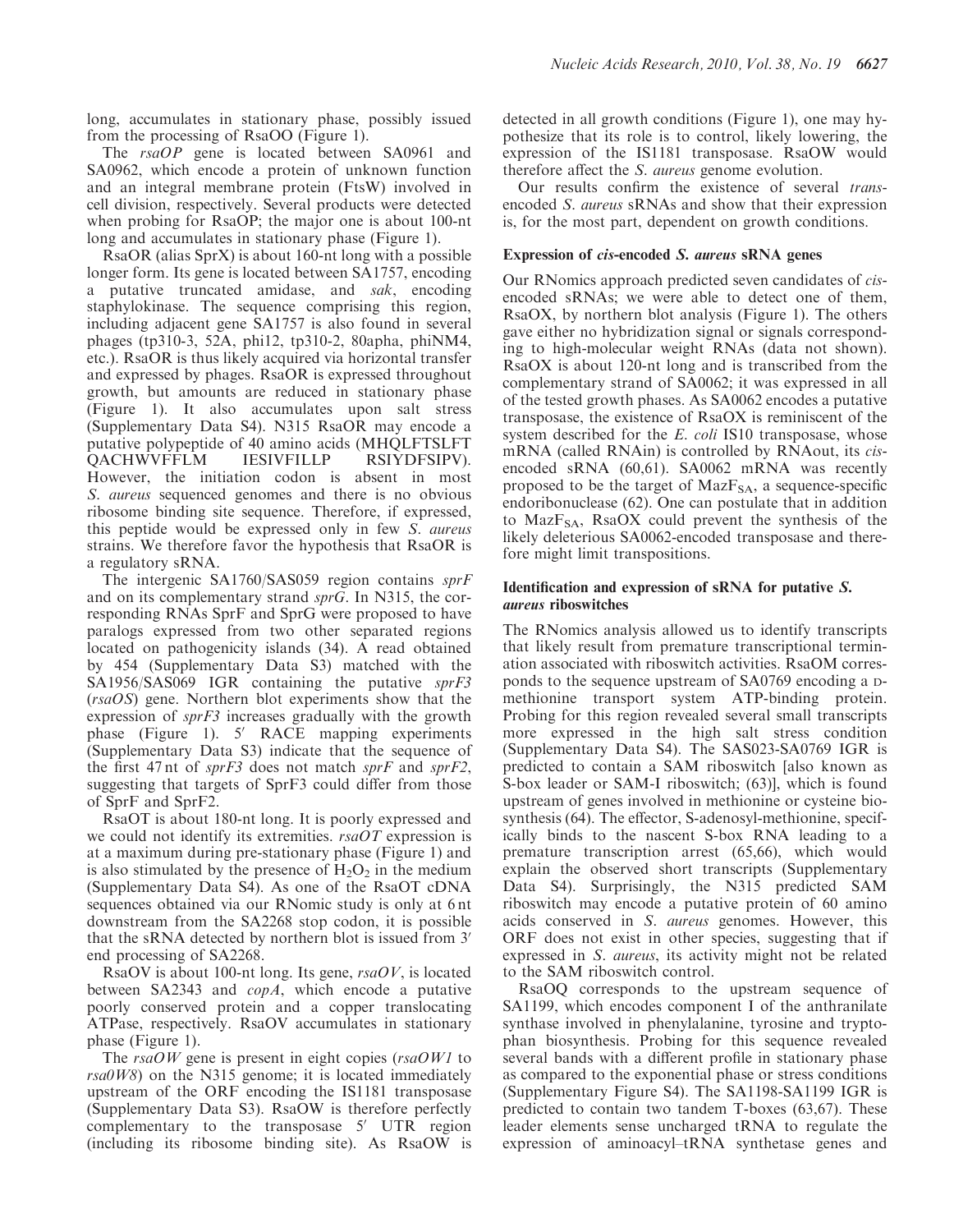amino-acid biosynthetic genes such as anthranilate synthase (68).

RsaOU is a tiny sRNA (estimated length is  $\langle 70 \text{ nt} \rangle$ ) originating immediately upstream of  $ptsG$ , which encodes a component of the glucose-specific phosphotransferase system. RsaOU is highly expressed in pre-stationary phase (Figure 1). It is likely that  $rsaOU$ acts as a cis-element on ptsG expression. Indeed, the ptsG operon of Staphylococcus carnosus is regulated by a termination/antitermination mechanism associated with a sequence called RAT for ribonucleic antiterminator (69,70). HPr-dependent phosphorylation of GlcT facilitates antitermination (69,70). A similar regulation is likely to exist in S. aureus; in addition to ptsG, glcA, which encodes another enzyme from the PTS system, is preceded by a RAT sequence that generates an sRNA (36).

### RsaE downregulates the one carbon pool by folate and central metabolic pathways

The rsaA (rsaOJ), rsaE (rsaON) and rsaH (rsaOK) genes (corresponding to RNAs highly expressed during specific growth phases) were cloned under the regulatory control of the  $P_{xyl/tetO}$  promoter of pAT12, giving rise to pAT12-RsaA, pAT12-RsaE and pAT12-RsaH, respectively. These plasmids express the Tet repressor that binds to the tetO operator; sRNA expression was induced by addition of anhydrotetracycline (aTc) to the media. We also constructed derivatives, pAT12-ASRsaA, pAT12-ASRsaH and pAT12-ASRsaE expressing antisense RNAs of RsaA, RsaH and RsaE, respectively. RN6390 containing pAT12-RsaE, but not the other above described plasmids, was sensitive to aTc (100 nM) in a solid rich media at 30, 37 or 42°C (Figure 2 and data

not shown). Accumulation of RsaE may cause toxicity by affecting essential functions; we therefore focused our interest on the functional characterization of RsaE.

Many sRNAs act via base-pairing to target mRNAs to affect their stability and/or translation. We hypothesized that RNA targets of RsaE would vary upon RsaE accumulation, and could thus be identified by transcriptome analysis. We therefore performed an mRNA analysis of strains expressing a plasmid-encoded RsaE (pAT12-RsaE) or RsaE-antisense (pAT12-ASRsaE), sampling RNA 5 min after induction of RsaE or its antisense sequence; this approach was designed to identify those mRNAs with which RsaE directly interacts, and is similar to the pulse-expression approaches that facilitated sRNA target discovery in E. coli and Salmonella (16,19). Preliminary northern blot analysis showed that 5 min of induction was sufficient for strong accumulation of either RsaE or its antisense RNA (data not shown). Induction was performed at  $OD_{600} = 0.6$ , when the expression of the chromosomally encoded RsaE is low (Figure 1). RsaE accumulation led to the downregulation of 25 genes; surprisingly, it also upregulated 39 genes at least 2-fold (Table 2 and Supplementary Data S5). To consolidate our results, the expression of 16-selected genes was studied via a kinetic of RsaE induction at time 0, 5, 10, 20 and 30 min by qRT– PCR (Table 2 and Supplementary Data S6). With the exception of one gene ( $opp3A$ , cf. Table 2 legend), the qRT– PCR results fully confirmed the transcriptome data. The mRNAs modulated either directly or indirectly by RsaE mainly encode membrane proteins or metabolic enzymes.

Strikingly, mRNAs that are downregulated by RsaE can be clustered around two essential pathways (Figure 3): (i) SA1366-SA1367 ( $gcvP-gcvT$ ) and SA1553 (fhs) mRNAs are associated with production of methenyl tetrahydrofolate (THF) required for the



Figure 2. Accumulation of RsaE induces a growth defect that is partly alleviated by acetate. Overnight cultures were prepared in BHI from the strains listed below. Five-microliter spots of ten-fold serial dilutions of cultures were deposited from top (most concentrated) to bottom on BHI plates supplemented or not with aTc and acetate (100 mM) as indicated, and incubated at 37°C. Strains are RN6390 derivatives containing the indicated plasmids pAT12, pAT12-RsaE and pAT12-ASRsaE. pAT12-RsaE and pAT12-ASRsaE contain the rsaE gene and its antisense, respectively, both of which are under the transcriptional control of the  $P_{\text{tet}}$  promoter (inducible by aTc). Experiments were also performed at 30 and  $42^{\circ}$ C, and in LB medium, and gave similar results (data not shown).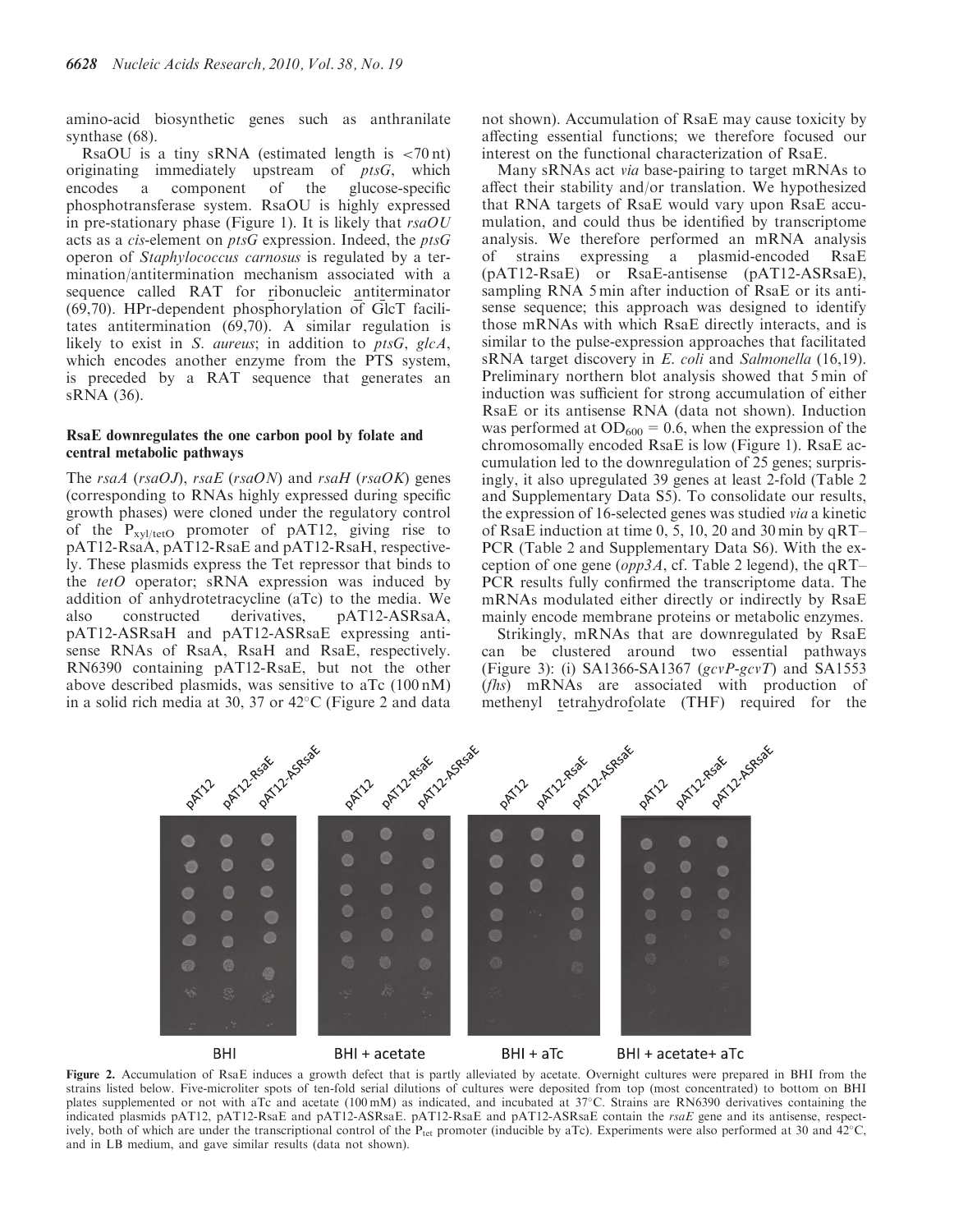| Table 2. Variation of gene expressions upon 5 min of RsaE induction |  |
|---------------------------------------------------------------------|--|
|---------------------------------------------------------------------|--|

| Gene name <sup>a</sup>        | Affim. <sup>b</sup> | $qRT-PCRc$ | $\Delta g^d$ | Function                                         |
|-------------------------------|---------------------|------------|--------------|--------------------------------------------------|
| SA0845 $(opp3B)$              | 1.10                | 0.79       | $-25.47$     | Oligopeptide transport system                    |
| SA0849 $(opp3A)$ <sup>e</sup> | 2.18                | 0.76       | $-24.31$     | Oligopeptide transport system                    |
| SA0850 $(opp4A)$              | 4.38                | 6.06       |              | Peptide/nickel transport system                  |
| SA0851 $(opp4D)$              | 3.15                | 4.59       | $-14.70$     | Peptide/nickel transport system                  |
| SA0873                        | 0.48 <sup>f</sup>   |            | $-21.13$     | Hypothetical protein                             |
| SA1088 $(sucC)$               | 0.54 <sup>f</sup>   |            | $-18.24$     | Succinyl-CoA synthetase subunit beta             |
| $SA1089$ (sucD)               | $0.47^{\rm f}$      |            | $-15.51$     | Succinyl-CoA synthetase subunit alpha            |
| SA1184 $(citB)$               | 0.47                |            | $-15.61$     | Aconitate hydratase                              |
| SA1365 (gcvPB)                | 0.48                |            |              | Glycine dehydrogenase subunit 2                  |
| SA1366 $(gcvPA)$              | 0.36                | 0.48       | $-21.88$     | Glycine dehydrogenase subunit 1                  |
| SA1367 $(gcvT)$               | 0.32                | 0.36       |              | Aminomethyltransferase                           |
| SA1432                        | 0.43                | 0.46       | $-18.04$     | Hypothetical $Mn^{2+}$ and $Fe^{2+}$ transporter |
| SA1434                        | 0.43                |            |              | Acetyl-CoA carboxylase                           |
| SA1435                        | 0.45                |            |              | Acetyl-CoA carboxylase                           |
| SA1517 (citC)                 | 0.40                |            |              | Isocitrate dehydrogenase                         |
| SA1518 $(citZ)$               | 0.37                | 0.48       | $-14.80$     | Methylcitrate synthase                           |
| SA1553 $(fhs)$                | 0.30 <sup>f</sup>   |            | $-14.08$     | Formate-tetrahydrofolate ligase                  |
| SA1858 (ilvD)                 | 3.45                | 1.90       |              | Dihydroxy-acid dehydratase                       |
| SA1859 $(ilvB)$               | 2.75                |            |              | Acetolactate synthase large subunit              |
| SA1860 $(iivH)$               | 3.12                |            |              | Acetolactate synthase 1 regulatory subunit       |
| SA1861 $(iivC)$               | 2.17                |            |              | Ketol-acid reductoisomerase                      |
| SA1862 (leuA)                 | 2.77                |            |              | 2-Isopropylmalate synthase                       |
| $SA1863$ (leuB)               | 2.56                |            |              | 3-Isopropylmalate dehydrogenase                  |
| $SA1865$ (leuD)               | 3.11                |            |              | Isopropylmalate isomerase small subunit          |
| SA1968 (arg)                  | 0.35                | 0.44       | $-18.81$     | Arginase                                         |

RN6390 strains containing either pAT12-RsaE or p12-ASRsaE were grown at 37°C in BHI to OD600: 0.6. aTc was added to the medium and after 5 min, samples were removed and total RNA were extracted.

a SA0845 to SA849, SA1088-SA1089, SA1367-SA1365, SA1435 to SA1432, SA1518-SA1517, SA1858 to SA1865, likely organized in six distinct operons, respectively (genes for the same operon are expected to have a RsaE-dependent coordinated regulation).

<sup>b</sup>Gene expression ratios between strains containing pAT12-RsaE versus p12-ASRsaE obtained by Affimetrix microarray analysis (see also Supplementary Data S6).

<sup>e</sup>Gene expression ratios between strains containing pAT12-RsaE versus p12-ASRsaE obtained by qRT–PCR analysis. Experiments were also performed with samples taken at 0, 10, 20 and 30 min after the aTc addition to the media (Supplementary Data S7).

<sup>d</sup> Free energy of pairing between RsaE and the 5' region of corresponding mRNAs as calculated by RNAup software (71).

<sup>e</sup>Discrepancy was observed between transcriptome and qRT–PCR experiments in the case of  $opp3A$  mRNA is possibly due to cross-hybridization of opp4A cDNA with the transcriptome opp3A probes.

f Results supported by published transcriptome results (36).

one-carbon shuffle, and (ii) SA1088-SA1089 (sucC-sucD), SA1184 (citB) and SA1517-SA1518 (citC-citZ) mRNA, which produce enzymes of the Krebs cycle. The growth inhibitory effect of RsaE overproduction is consistent with the observed downregulation of these genes; furthermore, addition of acetate to the media, which should allow acetyl–CoA formation for partial bypass of the TCA cycle, partly suppressed the toxicity (Figure 2).

Genes upregulated by RsaE include the operon for valine, leucine and isoleucine biosynthesis. In addition, several genes, likely encoding membrane proteins involved in peptide transport, are upregulated. Among them, two encode subunits of an oligopeptide permease (Opp) [SA0850 (opp4A), SA0851 (opp4D)].

The RsaE accumulation appears to correlate with an adaptation response aimed at reducing central metabolic pathways and increasing the amino acid pool.

#### RsaE binds the opp3A mRNA ribosome-binding site

To identify the primary RsaE targets among the putative candidates revealed by the transcriptome analysis, we performed a computational screen using RNAup. This software determines pairing energies between sRNAs and putative mRNA targets (71). Pairing energies between RsaE and the 5' region  $(-150/+20)$  of all S. aureus CDSs were evaluated; one of the best scores was obtained with SA0849  $(\Delta G: -21 \text{ kcal/M})$  encoding Opp3A. The transcript of the two immediate  $opp3A$ downstream genes strongly accumulates upon RsaE induction (Table 2 and Supplementary Data S5 and S6). These opp genes encode components of ABC transporters possibly involved in peptide/nickel transport (72). The combination of computational and transcriptome data indicates that RsaE could affect opp regulation by pairing with the SA0849 mRNA.

The interaction of RsaE with different mRNAs predicted to be RsaE targets (i.e. by trancriptome results and computational analyses using RNAup) was tested by gel retardation assays. The candidates correspond to (i)  $opp3A$  (SA0849) and  $opp4D$  (SA0851) encoding components of oligopeptide transport systems (72), (ii) SA1432 and SA0645 encoding putative manganese and anion transporters, respectively, (iii) sucC (SA1088) and sucD (SA1089) encoding the succinyl-CoA synthetase alpha and beta subunits, respectively, (iv)  $gcvP$  (SA1366) and gcvT (SA1367), encoding enzymes from the glycine cleavage pathway, (v) acsA (SA1554) encoding the acetyl–CoA synthetase and (vi) arg (SA1968) encoding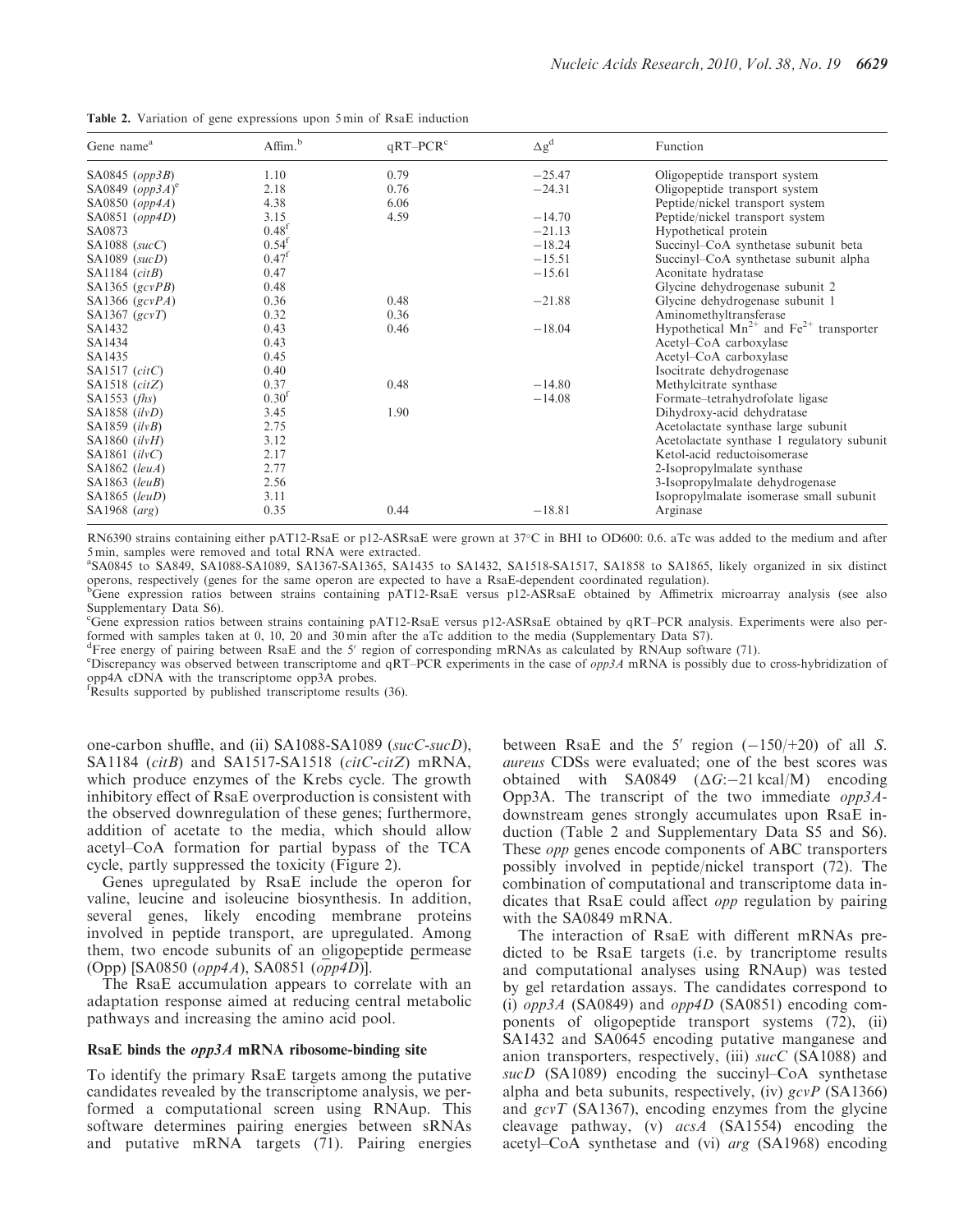

Figure 3. RsaE accumulation downregulates specific metabolic pathways. The metabolic charts are adapted from the Kegg database (90). Enzymes corresponding to downregulated genes by RsaE are indicated by square boxes highlighted in grey [FolD [SA0915] indicated on the figure was not found in this study, but was previously reported (36)]; metabolites are shown as open circles; biochemical reactions that are demonstrated or predicted in N315 by arrows, respectively. The outer pathway is the TCA cycle. The inner pathway is the THF biosynthesis pathway. In certain organisms, these two pathways are connected via the glyoxylate shunt, which leads to a modified version of the TCA cycle that bypasses certain steps. However, connecting enzymes in N315 are not yet known.

arginase. (Additional candidates based solely on bio-computing data were also tested: opp3B [SA0845], opp4C [SA0854], SAS045, SA0308, SA0785 and SA2118.) A synthetic full-length RsaE and truncated mRNAs  $(\sim 180 \text{ nt}$  long; for oligonucleotides used, see Supplementary Data S1) were produced from PCR-generated genes placed under the control of the T7 RNA polymerase using an in vitro transcription assay. The putative RsaE targets tested were about 140-nt long with about 80-nt corresponding to the Shine-Dalgarno (SD) upstream sequences. Among these, only one mRNA, corresponding to opp3A (SA0849), formed a complex with RsaE in vitro (Figure 4A and B). Complex formation between RsaE and SA0849 is specific since a thousand fold excess of tRNA did not disrupt the sRNA–mRNA duplex (Figure 4B).

Predicted pairings between RsaE and the SA0849 mRNA (Figure 6) suggest that RsaE interacts with the opp3A SD sequence, as well as part of the AUG initiation codon and therefore could prevent translation

initiation. To test this, toeprint assays were performed on ternary initiation complexes including purified 70S ribosomes, initiator  $tRNA^{fMet}$  and the SA0849 mRNA. Two ribosome toeprints were detected on the mRNA, at 14 and 15-nt downstream from the initiation codon respectively (Figure 4C), supporting the location of the SA0849 mRNA start codon as drawn on Figure 6. RsaE reduced ribosome loading onto the SA0849 mRNA in a concentration-dependent manner (Figure 4C). This demonstrates the formation of a translational initiation complex on the SA0849 mRNA. We conclude that RsaE inhibits SA0849 mRNA translation by antisense pairing, thus preventing ribosome binding. The fact that RsaE (i) is predicted to efficiently pair with the  $opp3A$  mRNA at the SD site, (ii) forms a specific complex in vitro with the opp3A mRNA transcript and (iii) prevents *in vitro* formation of an  $opp3A$  mRNA translation initiation complex, together suggest that RsaE targets interacts with the  $oppA3$  mRNA and prevents its translation.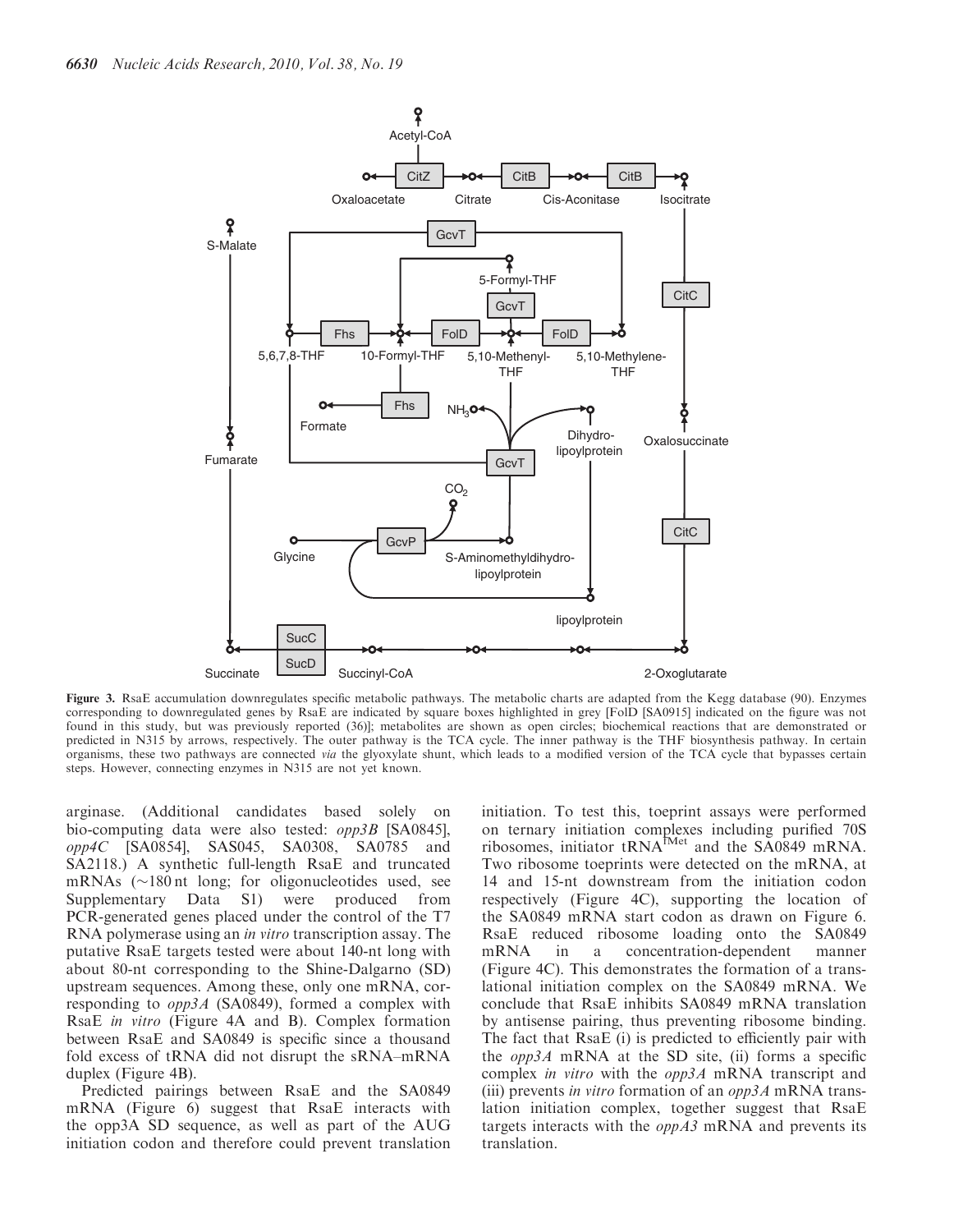

Figure 4. RsaE interacts with the 5' end region of  $opp3A$  (SA0849) mRNA. (A) Gel retardation assay of labeled RsaE (0.4 pmol) incubated with synthetic RNAs (4 and 40 pmol), corresponding to different 5' gene ends of the indicated genes (see Supplementary Data S1 for the sequences). The RsaE/SA0849 mRNA interaction is shown by a mobility shift of labeled RsaE in the presence of SA0849 mRNA (RsaE mobility was not affected by the other tested RNAs). (B) Left: Gel retardation assay of synthetic labeled SA0849 mRNA 5' end fragment (0.4 pmol) incubated with increasing concentrations (molar ratio is indicated) of synthetic RsaE. Right: Gel retardation assay of labeled RsaE (0.4 pmol) incubated with increasing concentrations (molar ratio is indicated) of synthetic  $SA0849$  mRNA  $5'$  end fragment. Addition of a large excess of unlabelled tRNAs did not alter the RsaE/SA0849 mRNA interactions in either assay. (C) RsaE prevents ribosome loading and translation initiation on opp3A SA0849 mRNA. Ribosome toeprints on SA0849 mRNA. '–/+' indicates the absence or presence of purified ribosomes. The wedge indicates increasing amounts of RsaE. The experimentally determined toeprints are boxed. T, A, G and C refer to the SA0849 mRNA sequencing ladders. The position of the SA0849 mRNA initiation codon is indicated (ATG).

#### **DISCUSSION**

We used an RNomics approach based on deep sequencing of RNA enriched for primary transcripts (73) to search for novel staphylococcal sRNAs. Our analysis of 36 000 reads identified 30 known or putative sRNAs encoded within

IGRs (Table 1 and Figure 5). Fourteen sRNAs confirmed by northern blots were categorized as: (i) sRNAs that could target genetically unlinked mRNAs (eight new instances) or (ii) sRNAs that pair with the UTRs of mRNAs expressed from the adjacent gene (two new instances). We also detected small transcripts likely associated with three riboswitch activities. Seven sRNAs were expressed from the opposite strand of ORFs; one is a bona fide cisencoded RNA. We recently predicted 50 regions as encoding sRNAs; out of 24 tested, seven were confirmed to express sRNAs (35). Additionally, five of the newly reported sRNAs (RsaE, RsaOM, RsaOP, RsaOQ and RsaOW) are among the untested previously predicted regions. This observation brings further support for this computational screen based on phylogenetic profiling, which is particularly efficient at detecting novel bacterial sRNAs (35).

Most S. aureus RNAs are differentially expressed in a growth phase-dependent fashion (34,36,58). The detailed analysis of sRNA expression performed in this study reveals that some sRNAs accumulate in exponential (RsaOH, RsaOR), pre-stationary (RsaH, RsaE, RsaOT, RsaOU) or stationary (RsaOI, RsaA, RsaOP, RsaOV) phases. We observed abrupt changes in the expression levels of several sRNAs between  $OD_{600} = 6.0$  and stationary phase ( $OD_{600} = 10$ ). It is striking that several sRNAs such as RsaH and RsaE accumulate specifically in pre-stationary phase, and disappear in stationary phase, suggesting a role in adaptation to growth phase changes. Numerous staphylococcal regulatory functions are coordinated with environmental conditions or growth phase. Virulence factor expression is correlated with growth phase: surface adhesins are generally expressed in exponential phase, whereas exoproteins are expressed in stationary phase. The newly identified sRNAs conceivably play role(s) in this regulation, in addition to RNAIII (29). We tested the effect of several regulators on the expression of rsaE. RsaE quantities were compared in isogenic 8325-4 strains deficient for regulators SigB (74), SarA (75), Agr (76), PerR (77), Fur (78) or Spa (79), or proficient for RsbU (80); no significant differences were observed in any of those genetic contexts, suggesting that RsaE expression is probably regulated independently of these regulators (data not shown). A  $\sigma^A$ -consensus binding site is located just upstream of the  $rsaE$  start site, indicating expression driven by the S. aureus vegetative  $\sigma$  factor.

The primary RsaE nucleotide sequence is surprisingly well conserved among the sequenced bacillales, and RsaE over-expression is toxic. Altogether, these observations suggest important functional role(s) for RsaE. A variation in the quantity of RsaE induced a significant change in the transcriptional pattern. Among the up or downregulated genes, many express mRNAs that are predicted to pair with RsaE. Structure probing (36) and computational analyses suggest that RsaE folds as two stem loops separated by a 17-nt-long RNA single strand. RsaE has a duplicated, CCCCUUUGUUU accessible sequence with one copy in the loop of the first hairpin and a second within the central single stranded domain. The predicted pairings between RsaE and the targeted mRNAs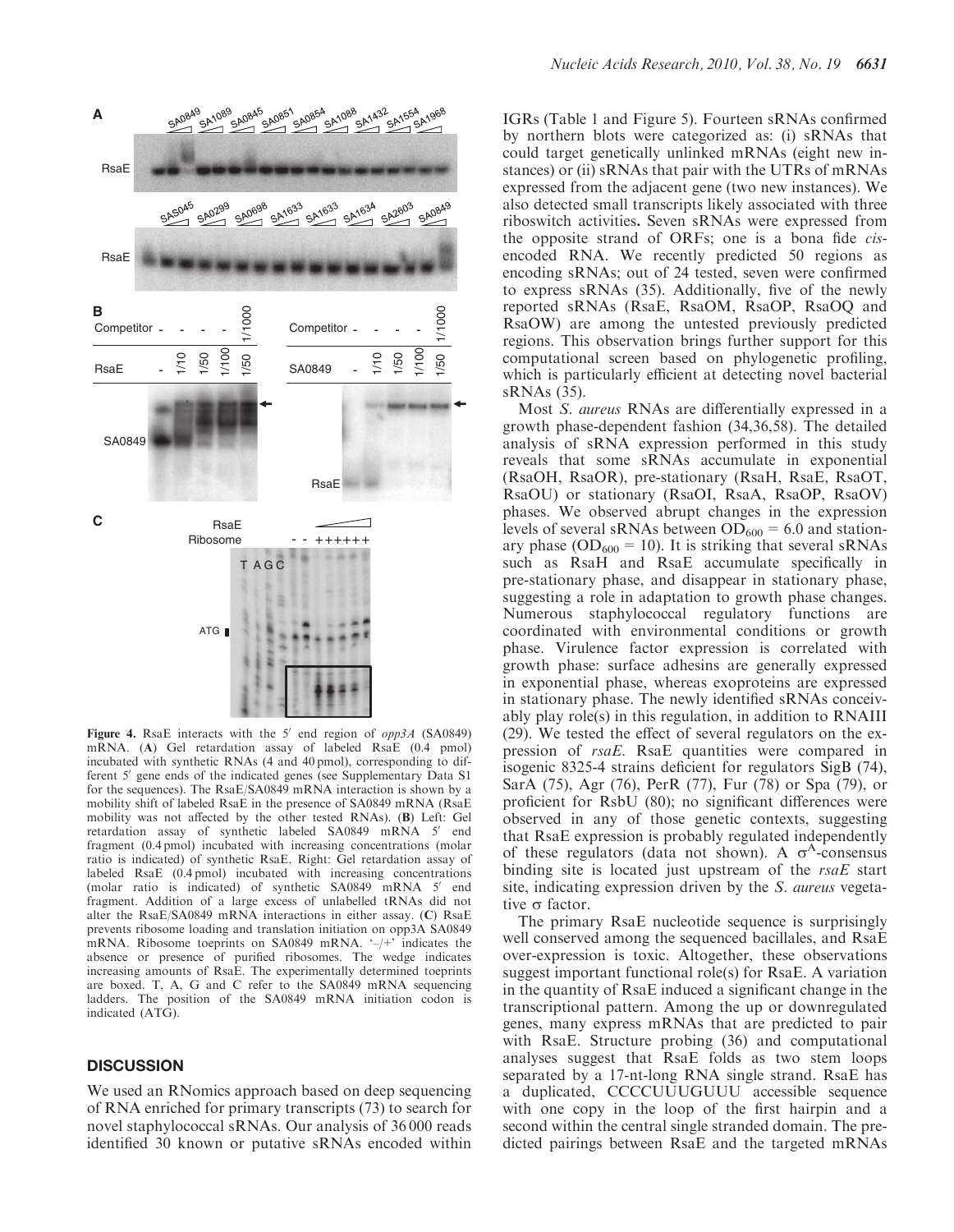

Figure 5. Genomic map showing the distribution of S. aureus sRNAs. Flags indicate the names of sRNAs that were predicted and confirmed by northern blot analysis; sRNAs uncovered by the present work are highlighted in grey (34–37,58).

involve the duplicated sequence and the mRNA SD sequences (Supplementary Data S7). Repetition of that interacting sequence on the sRNA suggests several pairing combinations with its mRNA substrates, involving either the RsaE apical loop 1 or its unstructured central domain.

The opp operons encode ABC transporters involved in the transport of small peptides. Staphylococcus aureus has several putative opp operons, three of which (opp-1, opp-2 and opp-3) are conserved in all strains (72). The opp-3 operon is dedicated to nitrogen nutrition by peptide import and is also involved in the regulation of extracellular proteases (SspA and Aur) via an unknown mechanism (81). In several Enterobacteriales, expression of dipeptide, oligopeptide and microcin ABC transport systems are partly controlled by sRNAs such as GcvB and RydC (52,82–84). RsaE targets the opp operons and is thus a possible GcvB/RydC functional analog. However, we detected no sequence similarities between RsaE and these sRNAs. In N315, the opp-3 operon comprises opp3B, opp3C, opp3D, opp3F and opp3A; it is followed by a second opp operon, opp-4, comprising opp4A and opp4D (72). The function of the opp-4 operon is at present unknown. Toeprint experiments show that RsaE interacts with the *opp-3* mRNA (Figure 4). Surprisingly, RsaE induction had no significant effects on the amounts of opp-3 mRNAs, but strongly

upregulated the downstream operon, opp-4 (quantified by qRT–PCR, cf. Table 2). Several interpretations can be considered for these results: (i) the observed RsaE mediated inhibition of ribosome loading on opp3A mRNA (Figure 4) could in turn, upregulate the opp-4 operon (i.e. Opp proteins could mediate this regulation) (ii) interactions between RsaE and  $opp-3$  mRNA generate an anti-termination mechanism that leads to increased opp-4 operon transcription or (iii) RsaE interacts directly with the *opp-4* mRNA preventing its degradation; however, we did not observe RsaE gel retardation by the  $opp4D$  5' mRNA. Recently, RsaE was reported to target the SD sequence of the *opp3B* mRNA, the first gene of the opp-3 operon (36). Here, we provide evidence that RsaE targets  $opp3A$ , the last gene of the  $opp3$  operon. These observations suggest that RsaE operates simultaneously on two genes of the same mRNA, revealing an unusual mode of sRNA action (Figure 6).

Our results point to a regulatory role of RsaE in primary metabolism. It is astonishing that four enzymes converging directly to the 5, 10 methenyl-THF have their mRNA coordinately downregulated by the same sRNA, RsaE (Figure 3). They correspond to glycine decarboxylase (GcvP) and aminomethyltransferase (GcvT) which belong to the glycine cleavage pathway that provides the one-carbon units to methenyl-THF, and the formatetetrahydrofolate ligase (Fhs) and methylene-THF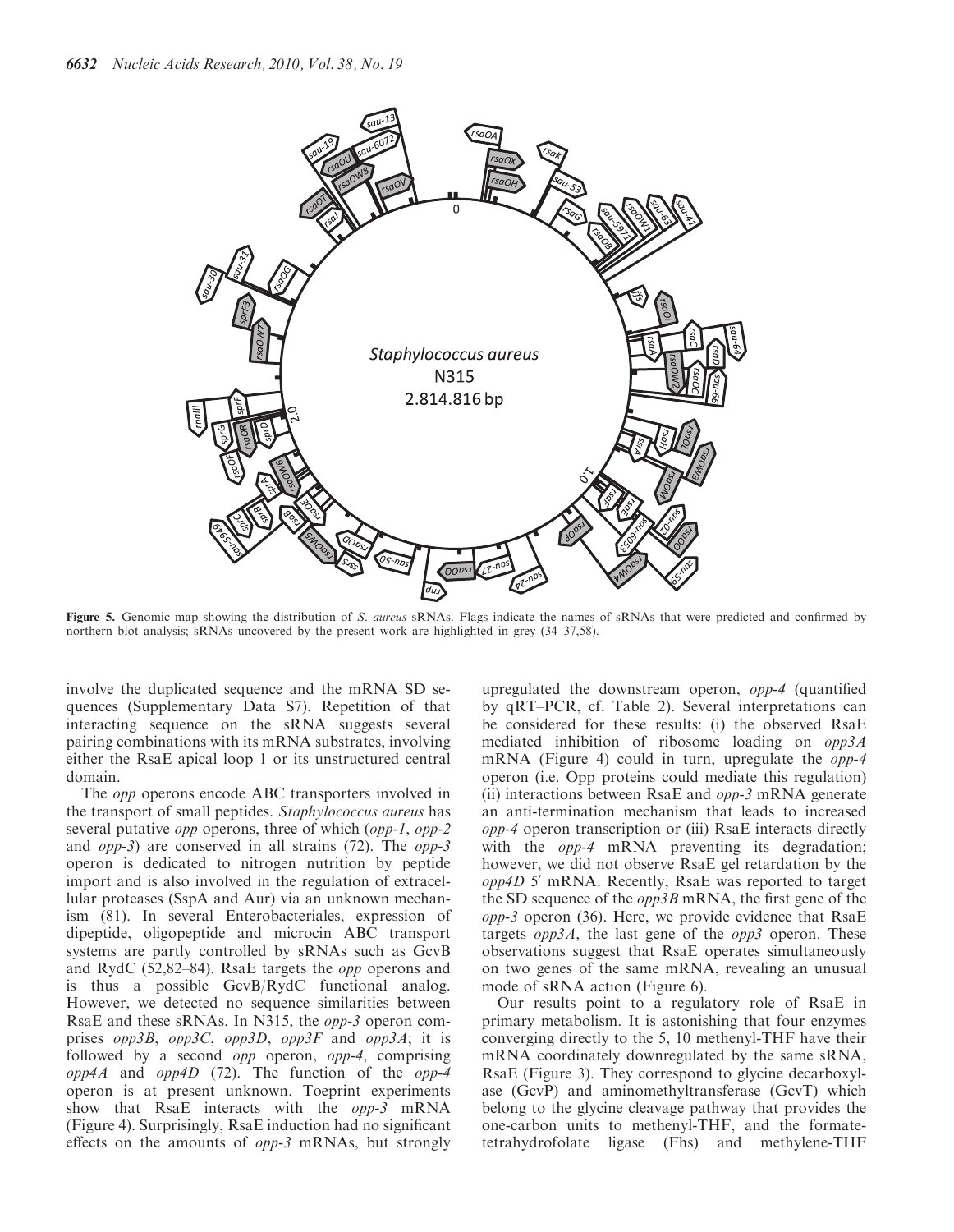

Figure 6. RsaE targets two SD sequences within the same mRNA. The transcriptional organization of the S. aureus N315 opp-3 and opp-4 operons is presented [based on (72)]. RsaE prevents ribosome loading onto  $opp-3$  mRNA in front of  $opp3B$  (36) and  $opp3A$  ORF (this work). Predicted base pairing between RsaE and the *opp-3* operon is indicated. RsaE positively regulates *opp-3* downstream genes. Dashed lines indicate RsaE-mediated activation, as deduced from microarray and qRT–PCR results.

enzyme (FolD) (36) which convert THF into methenyl-THF. This latter compound is the supplier of one-carbon units for the synthesis of purines and the formyl group of N-formylmethionyl-tRNA(f). It is also striking that RsaE downregulates four key enzymes of the tricarboxylic acid (TCA) cycle: the succinyl–CoA synthetase (SucC-SucD) [also in ref (36)], the aconitase (CitB), the isocitrate dehydrogenase (CitC) and the citrate synthase (CitZ) (Table 2, Figure 3). The TCA cycle is involved in the synthesis of usable energy. General downregulation of these different pathways might induce the observed toxicity of rsaE over-expression via an ectopic copy. The partial toxicity alleviation by acetate could be due to the utilization of glyoxylate pathway that shunts some RsaE-repressed steps of the TCA cycle. As endogenous RsaE is induced in a pre-stationary phase, an expected role for this sRNA would be to coordinate downregulation of energy metabolism (TCA cycle), and of cofactors, vitamins, translation, and purine biosynthesis (folate-dependent one-carbon metabolism) to facilitate adaptation to the entry into stationary phase.

CcpA is a master regulator for carbon catabolite regulation in numerous Gram-positive bacteria. Many genes that are also modulated by RsaE (e.g. sucC, sucD, arg,  $citC, citZ$  and  $ilvB$ ) show CcpA-dependent regulation (85–87). This suggested that RsaE could affect a CcpA. However, accumulation of RsaE (by means of pAT12-RsaE) did not affect the quantity of the ccpA mRNA (Supplementary Data S5 and S6). In addition, we did not observe any band shift of the ccpA UTR mRNA sequence by RsaE (data not shown) suggesting that the RsaE effect is likely not via CcpA.

Computer predictions indicate the possibility that RsaE-dependent downregulation is mediated via pairing of RsaE with mRNA 5' UTRs. However, in vitro experiments performed between RsaE and synthetic transcripts of the candidate UTR sequences displayed gel retardation with only one mRNA sequence. It is possible that the sRNA/RNA target binding in S. aureus is more labile in vitro than with sRNAs from other species such as E. coli (possibly because sequences are A/U-rich). For example, the *sucD* mRNA was previously identified and validated as an RsaE target using in vitro toeprinting (36); however, the RsaE-sucD interaction seemed too labile to be detected in our gel retardation assays (Figure 3A). In E. coli, the activity of trans-encoded RNA usually requires the RNA chaperone protein Hfq, but it is not the case for known sRNA–mRNA interactions in S. aureus (4,30,32,36); thus an unknown factor might be required to promote such regulatory interactions in S. aureus. Further evidence for RsaE-dependent gene downregulation via a direct interaction of RsaE with 5' mRNA UTRs was obtained using a statistical method: Indeed, the probability that the seven of the 22 most downregulated genes (among a total of 2790 S. aureus genes) are found by random among the 139 best RsaE/ mRNA matching scores (determined using the RNAup software) is 0.000054 (data from Table 2 and Supplementary Table S5). This result rules out the possibility of the random appearance of so many genes matching RsaE among the RsaE-dependent downregulated genes. Strikingly, among these 22 genes that are the most downregulated, 11 are directly involved in Krebs/one carbon by folate metabolism, providing further indication that a pairing with RsaE is required for the observed downregulation of metabolic pathways.

Since RsaE is induced in late exponential phase when the growth medium is depleted, we speculate that RsaE would contribute to downregulating bacterial metabolism (one carbon by folate and TCA cycle), and at the same time activate Opp transporters, as a last-ditch effort to adapt to limited nutrient conditions as cells approach stationary phase.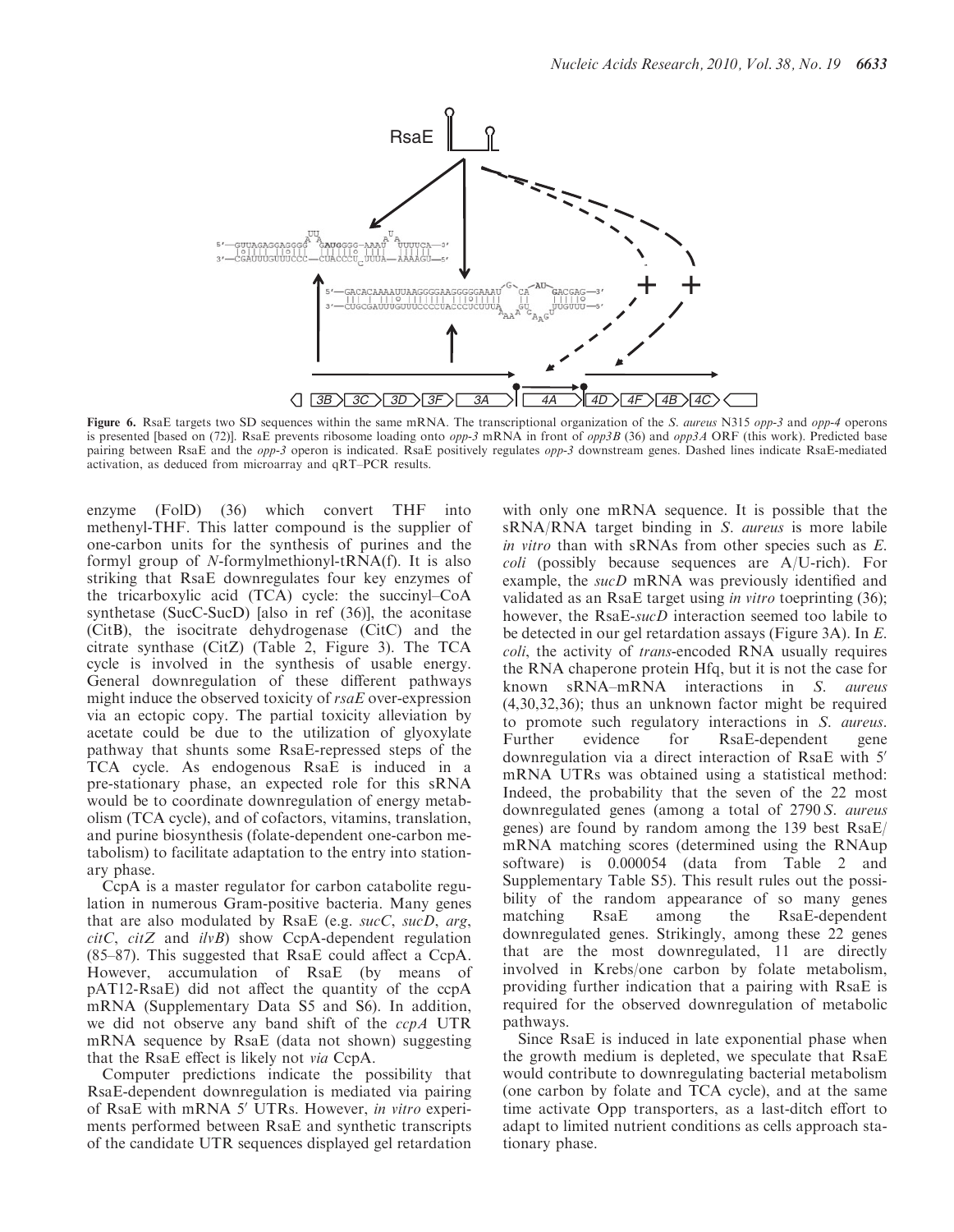sRNAs are often expressed during specific growth conditions and have numerous targets. As such, they constitute key regulators of an intricate network of metabolic pathways and nutrient uptake systems. So far, most of the evidence for these roles comes from studies on enteric bacteria, while little is known concerning Gram-positive bacteria (36,88,89); results on RsaE make it obvious that the concept of coordinated control of metabolic enzymes by sRNAs should be extended to the Gram-positive pathogen, S. aureus.

# SUPPLEMENTARY DATA

Supplementary Data are available at NAR Online.

# ACKNOWLEDGEMENTS

The authors thank Pascale Romby and her colleagues for sharing results prior publication, and Armel Guyonvarch, Michelle David and Stella Artois for helpful discussions, technical assistance and warm support. The authors thank Richard Reinhardt and Bernd Timmermann for pyrosequencing and Vertis Biotechnology AG for cDNA construction. The authors thank Sandy Gruss for critical reading of the manuscript and helpful discussions.

## FUNDING

Grant 'Microbiologie-Immunologie-Maladies Emergentes' from the 'Agence Nationale pour la Recherche' (ANR-06-MIME-016-01); 'Centre National de la Recherche Scientifique (CNRS)/Conseil Général de l'Essonne' and 'Agence Nationale pour la Recherche' fellowship (to C.R.); 'DIM Malinf' fellowship from 'Région Ile de France' (to P.S.). Funding for open access charge: CNRS.

Conflict of interest statement. None declared.

#### REFERENCES

- 1. Waters,L.S. and Storz,G. (2009) Regulatory RNAs in bacteria. Cell, 136, 615–628.
- 2. Brantl,S. (2007) Regulatory mechanisms employed by cis-encoded antisense RNAs. Curr. Opin. Microbiol., 10, 102–109.
- 3. Brennan,R.G. and Link,T.M. (2007) Hfq structure, function and ligand binding. Curr. Opin. Microbiol., 10, 125–133.
- 4. Bohn,C., Rigoulay,C. and Bouloc,P. (2007) No detectable effect of RNA-binding protein Hfq absence in Staphylococcus aureus. BMC Microbiol., 7, 10.
- 5. Babitzke,P. and Romeo,T. (2007) CsrB sRNA family: sequestration of RNA-binding regulatory proteins. Curr. Opin. Microbiol., 10, 156–163.
- 6. Wassarman,K.M. (2007) 6S RNA: a small RNA regulator of transcription. Curr. Opin. Microbiol., 10, 164–168.
- 7. Pichon,C. and Felden,B. (2007) Proteins that interact with bacterial small RNA regulators. FEMS Microbiol. Rev., 31, 614–625.
- 8. Henkin,T.M. (2008) Riboswitch RNAs: using RNA to sense cellular metabolism. Genes Dev., 22, 3383–3390.
- 9. Vogel,J., Bartels,V., Tang,T.H., Churakov,G., Slagter-Jager,J.G., Huttenhofer,A. and Wagner,E.G. (2003) RNomics in Escherichia coli detects new sRNA species and indicates parallel

transcriptional output in bacteria. Nucleic Acids Res., 31, 6435–6443.

- 10. Loh,E., Dussurget,O., Gripenland,J., Vaitkevicius,K., Tiensuu,T., Mandin,P., Repoila,F., Buchrieser,C., Cossart,P. and Johansson,J. (2009) A trans-acting riboswitch controls expression of the virulence regulator PrfA in Listeria monocytogenes. Cell, 139, 770–779.
- 11. Altuvia,S. (2007) Identification of bacterial small non-coding RNAs: experimental approaches. Curr. Opin. Microbiol., 10, 257–261.
- 12. Sharma,C.M. and Vogel,J. (2009) Experimental approaches for the discovery and characterization of regulatory small RNA. Curr. Opin. Microbiol., 12, 536–546.
- 13. Gorke,B. and Vogel,J. (2008) Noncoding RNA control of the making and breaking of sugars. Genes Dev., 22, 2914–2925.
- 14. Horler,R.S. and Vanderpool,C.K. (2009) Homologs of the small RNA SgrS are broadly distributed in enteric bacteria but have diverged in size and sequence. Nucleic Acids Res., 37, 5465–5476.
- 15. Masse,E. and Gottesman,S. (2002) A small RNA regulates the expression of genes involved in iron metabolism in Escherichia coli. Proc. Natl Acad. Sci. USA, 99, 4620–4625.
- 16. Masse,E., Vanderpool,C.K. and Gottesman,S. (2005) Effect of RyhB small RNA on global iron use in Escherichia coli. J. Bacteriol., 187, 6962–6971.
- 17. Jacques,J.F., Jang,S., Prevost,K., Desnoyers,G., Desmarais,M., Imlay,J. and Masse,E. (2006) RyhB small RNA modulates the free intracellular iron pool and is essential for normal growth during iron limitation in Escherichia coli. Mol. Microbiol., 62, 1181–1190.
- 18. Guillier,M., Gottesman,S. and Storz,G. (2006) Modulating the outer membrane with small RNAs. Genes Dev., 20, 2338–2348.
- 19. Papenfort,K., Pfeiffer,V., Mika,F., Lucchini,S., Hinton,J.C. and Vogel,J. (2006) SigmaE-dependent small RNAs of Salmonella respond to membrane stress by accelerating global omp mRNA decay. Mol. Microbiol., 62, 1674–1688.
- 20. Boysen,A., Moller-Jensen,J., Kallipolitis,B.H., Valentin-Hansen,P. and Overgaard,M. (2010) Translational regulation of gene expression by an anaerobically induced small non-coding RNA in Escherichia coli. J. Biol. Chem., 285, 10690–10702.
- 21. Durand,S. and Storz,G. (2010) Reprogramming of anaerobic metabolism by the FnrS small RNA. Mol. Microbiol., 75, 1215–1231.
- 22. Lenz,D.H., Mok,K.C., Lilley,B.N., Kulkarni,R.V., Wingreen,N.S. and Bassler,B.L. (2004) The small RNA chaperone Hfq and multiple small RNAs control quorum sensing in Vibrio harveyi and Vibrio cholerae. Cell, 118, 69-82.
- 23. Christiansen,J.K., Nielsen,J.S., Ebersbach,T., Valentin-Hansen,P., Sogaard-Andersen,L. and Kallipolitis,B.H. (2006) Identification of small Hfq-binding RNAs in *Listeria monocytogenes*. RNA, 12, 1383–1396.
- 24. Sousa,S.A., Ramos,C.G., Moreira,L.M. and Leitao,J.H. (2010) The hfq gene is required for stress resistance and full virulence of Burkholderia cepacia to the nematode Caenorhabditis elegans. Microbiology, 156, 896–908.
- 25. Chao,Y. and Vogel,J. (2010) The role of Hfq in bacterial pathogens. Curr. Opin. Microbiol., 13, 24–33.
- 26. Toledo-Arana,A., Repoila,F. and Cossart,P. (2007) Small noncoding RNAs controlling pathogenesis. Curr. Opin. Microbiol., 10, 182–188.
- 27. Kuroda,M., Ohta,T., Uchiyama,I., Baba,T., Yuzawa,H., Kobayashi,I., Cui,L., Oguchi,A., Aoki,K. and Nagai,Y.F. (2001) Whole genome sequencing of meticillin-resistant Staphylococcus aureus. Lancet, 357, 1225–1240.
- 28. Klevens,R.M., Morrison,M.A., Nadle,J., Petit,S., Gershman,K., Ray,S., Harrison,L.H., Lynfield,R., Dumyati,G., Townes,J.M. et al. (2007) Invasive methicillin-resistant Staphylococcus aureus infections in the United States. JAMA, 298, 1763–1771.
- 29. Novick,R.P. (2003) Autoinduction and signal transduction in the regulation of staphylococcal virulence. Mol. Microbiol., 48, 1429–1449.
- 30. Boisset,S., Geissmann,T., Huntzinger,E., Fechter,P., Bendridi,N., Possedko,M., Chevalier,C., Helfer,A.C., Benito,Y., Jacquier,A. et al. (2007) Staphylococcus aureus RNAIII coordinately represses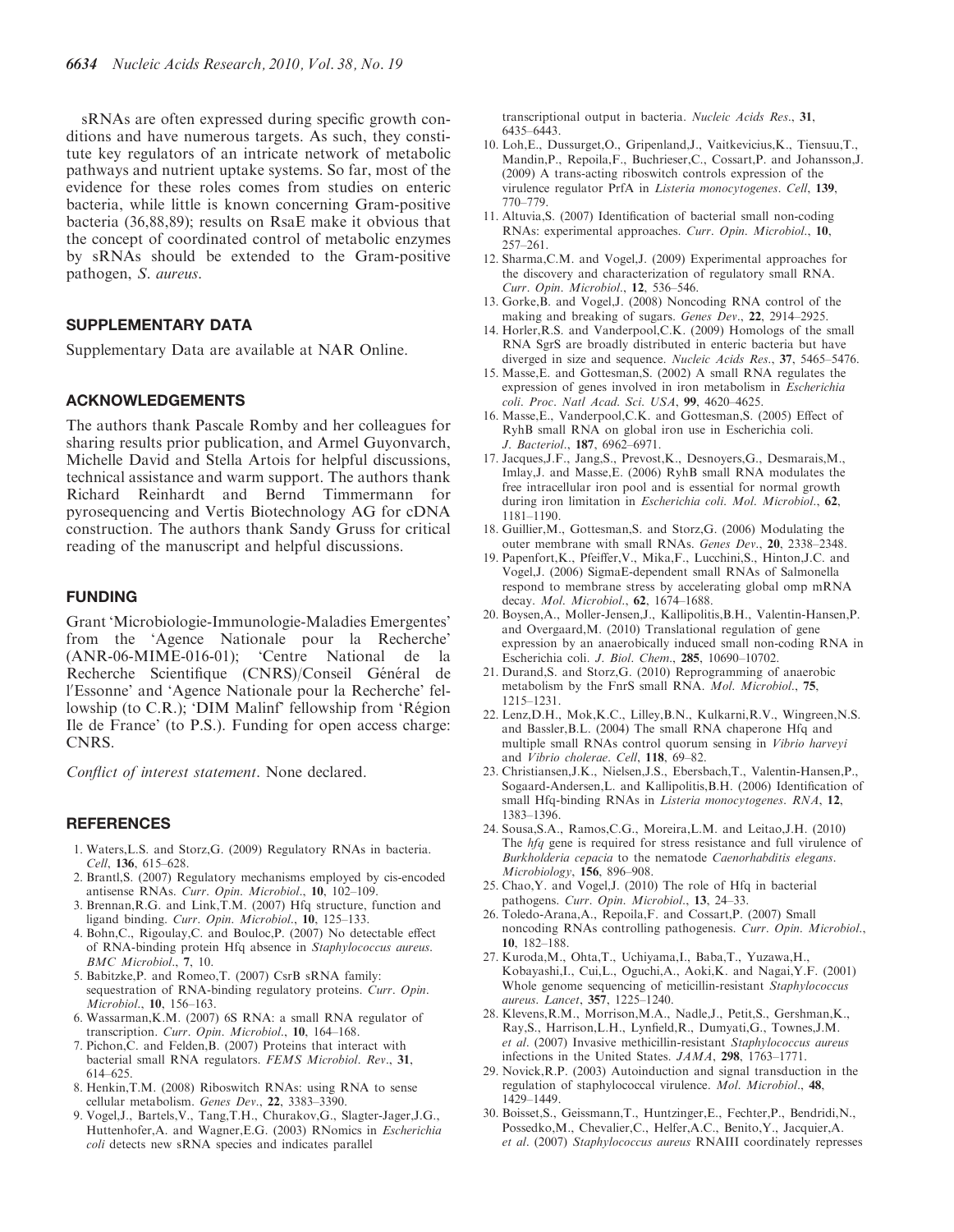the synthesis of virulence factors and the transcription regulator Rot by an antisense mechanism. Genes Dev., 21, 1353–1366.

- 31. Huntzinger,E., Boisset,S., Saveanu,C., Benito,Y., Geissmann,T., Namane,A., Lina,G., Etienne,J., Ehresmann,B., Ehresmann,C. et al. (2005) Staphylococcus aureus RNAIII and the endoribonuclease III coordinately regulate spa gene expression. EMBO J., 24, 824–835.
- 32. Geisinger,E., Adhikari,R.P., Jin,R., Ross,H.F. and Novick,R.P. (2006) Inhibition of rot translation by RNAIII, a key feature of agr function. Mol. Microbiol., 61, 1038–1048.
- 33. Anderson,K.L. and Dunman,P.M. (2009) Messenger RNA turnover processes in Escherichia coli, Bacillus subtilis, and emerging studies in Staphylococcus aureus. Int. J. Microbiol., 2009, 525491.
- 34. Pichon,C. and Felden,B. (2005) Small RNA genes expressed from Staphylococcus aureus genomic and pathogenicity islands with specific expression among pathogenic strains. Proc. Natl Acad. Sci. USA, 102, 14249–14254.
- 35. Marchais,A., Naville,M., Bohn,C., Bouloc,P. and Gautheret,D. (2009) Single-pass classification of all noncoding sequences in a bacterial genome using phylogenetic profiles. Genome Res., 19, 1084–1092.
- 36. Geissmann,T., Chevalier,C., Cros,M.J., Boisset,S., Fechter,P., Noirot,C., Schrenzel,J., Francois,P., Vandenesch,F., Gaspin,C. et al. (2009) A search for small noncoding RNAs in Staphylococcus aureus reveals a conserved sequence motif for regulation. Nucleic Acids Res., 37, 7239–7257.
- 37. Abu-Qatouseh,L.F., Chinni,S.V., Seggewiss,J., Proctor,R.A., Brosius,J., Rozhdestvensky,T.S., Peters,G., von Eiff,C. and Becker,K. (2010) Identification of differentially expressed small non-protein-coding RNAs in Staphylococcus aureus displaying both the normal and the small-colony variant phenotype. J. Mol. Med., 88, 565–75.
- 38. Anderson,K.L., Roberts,C., Disz,T., Vonstein,V., Hwang,K., Overbeek,R., Olson,P.D., Projan,S.J. and Dunman,P.M. (2006) Characterization of the Staphylococcus aureus heat shock, cold shock, stringent, and SOS responses and their effects on log-phase mRNA turnover. J. Bacteriol., 188, 6739–6756.
- 39. Roberts,C., Anderson,K.L., Murphy,E., Projan,S.J., Mounts,W., Hurlburt,B., Smeltzer,M., Overbeek,R., Disz,T. and Dunman,P.M. (2006) Characterizing the effect of the Staphylococcus aureus virulence factor regulator, SarA, on log-phase mRNA half-lives. J. Bacteriol., 188, 2593–2603.
- 40. Peng,H.L., Novick,R.P., Kreiswirth,B., Kornblum,J. and Schlievert,P. (1988) Cloning, characterization, and sequencing of an accessory gene regulator (agr) in Staphylococcus aureus. J. Bacteriol., 170, 4365–4372.
- 41. Iordanescu,S. and Surdeanu,M. (1976) Two restriction and modification systems in Staphylococcus aureus NCTC8325. J. Gen. Microbiol., 96, 277–281.
- 42. Cheung,A.L., Eberhardt,K.J., Chung,E., Yeaman,M.R., Sullam,P.M., Ramos,M. and Bayer,A.S. (1994) Diminished virulence of a sar-/agr- mutant of Staphylococcus aureus in the rabbit model of endocarditis. J. Clin. Invest., 94, 1815–1822.
- 43. Booth,M.C., Cheung,A.L., Hatter,K.L., Jett,B.D., Callegan,M.C. and Gilmore,M.S. (1997) Staphylococcal accessory regulator (sar) in conjunction with agr contributes to Staphylococcus aureus virulence in endophthalmitis. Infect. Immun., 65, 1550–1556.
- 44. Kreiswirth,B.N., Lofdahl,S., Betley,M.J., O'Reilly,M., Schlievert,P.M., Bergdoll,M.S. and Novick,R.P. (1983) The toxic shock syndrome exotoxin structural gene is not detectably transmitted by a prophage. Nature, 305, 709–712.
- 45. Bateman,B.T., Donegan,N.P., Jarry,T.M., Palma,M. and Cheung,A.L. (2001) Evaluation of a tetracycline-inducible promoter in Staphylococcus aureus in vitro and in vivo and its application in demonstrating the role of  $sigB$  in microcolony formation. Infect. Immun., 69, 7851–7857.
- 46. Sambrook,J. and Russell,D. (2001) Molecular Cloning: A Laboratory Manual, 3rd edn. Cold Spring Harbor Laboratory Press, Cold Spring Harbor, NY.
- 47. Rigoulay,C., Entenza,J.M., Halpern,D., Widmer,E., Moreillon,P., Poquet,I. and Gruss,A. (2005) Comparative analysis of the roles of HtrA-like surface proteases in two virulent Staphylococcus aureus strains. Infect. Immun., 73, 563–572.
- 48. Oh,E.T. and So,J.S. (2003) A rapid method for RNA preparation from Gram-positive bacteria. J. Microbiol. Methods, 52, 395–398.
- 49. Douchin,V., Bohn,C. and Bouloc,P. (2006) Down-regulation of porins by a small RNA bypasses the essentiality of the regulated intramembrane proteolysis protease RseP in Escherichia coli. J. Biol. Chem., 281, 12253–12259.
- 50. Argaman,L., Hershberg,R., Vogel,J., Bejerano,G., Wagner,E.G., Margalit,H. and Altuvia,S. (2001) Novel small RNA-encoding genes in the intergenic regions of Escherichia coli. Curr. Biol., 11, 941–950.
- 51. Bensing,B.A., Meyer,B.J. and Dunny,G.M. (1996) Sensitive detection of bacterial transcription initiation sites and differentiation from RNA processing sites in the pheromone-induced plasmid transfer system of Enterococcus faecalis. Proc. Natl Acad. Sci. USA, 93, 7794-7799.
- 52. Antal,M., Bordeau,V., Douchin,V. and Felden,B. (2005) A small bacterial RNA regulates a putative ABC transporter. J. Biol. Chem., 280, 7901–7908.
- 53. Benito,Y., Kolb,F.A., Romby,P., Lina,G., Etienne,J. and Vandenesch,F. (2000) Probing the structure of RNAIII, the Staphylococcus aureus agr regulatory RNA, and identification of the RNA domain involved in repression of protein A expression. RNA, 6, 668–679.
- 54. Hartz,D., McPheeters,D.S., Traut,R. and Gold,L. (1988) Extension inhibition analysis of translation initiation complexes. Methods Enzymol., 164, 419–425.
- 55. Sittka,A., Lucchini,S., Papenfort,K., Sharma,C.M., Rolle,K., Binnewies,T.T., Hinton,J.C. and Vogel,J. (2008) Deep sequencing analysis of small noncoding RNA and mRNA targets of the global post-transcriptional regulator, Hfq. PLoS Genet., 4, e1000163.
- 56. Li,W. and Godzik,A. (2006) Cd-hit: a fast program for clustering and comparing large sets of protein or nucleotide sequences. Bioinformatics, 22, 1658–1659.
- 57. Bury-Mone,S., Nomane,Y., Reymond,N., Barbet,R., Jacquet,E., Imbeaud,S., Jacq,A. and Bouloc,P. (2009) Global analysis of extracytoplasmic stress signaling in Escherichia coli. PLoS Genet., 5, e1000651.
- 58. Novick,R.P., Ross,H.F., Projan,S.J., Kornblum,J., Kreiswirth,B. and Moghazeh,S. (1993) Synthesis of staphylococcal virulence factors is controlled by a regulatory RNA molecule. EMBO J., 12, 3967–3975.
- 59. Berghoff,B.A., Glaeser,J., Sharma,C.M., Vogel,J. and Klug,G. (2009) Photooxidative stress-induced and abundant small RNAs in Rhodobacter sphaeroides. Mol. Microbiol., 74, 1497–1512.
- 60. Case,C.C., Simons,E.L. and Simons,R.W. (1990) The IS10 transposase mRNA is destabilized during antisense RNA control. EMBO J., 9, 1259–1266.
- 61. Ma,C. and Simons,R.W. (1990) The IS10 antisense RNA blocks ribosome binding at the transposase translation initiation site. EMBO J., 9, 1267–1274.
- 62. Zhu,L., Inoue,K., Yoshizumi,S., Kobayashi,H., Zhang,Y., Ouyang,M., Kato,F., Sugai,M. and Inouye,M. (2009) Staphylococcus aureus MazF specifically cleaves a pentad sequence, UACAU, which is unusually abundant in the mRNA for pathogenic adhesive factor SraP. J. Bacteriol., 191, 3248–3255.
- 63. Gardner,P.P., Daub,J., Tate,J.G., Nawrocki,E.P., Kolbe,D.L., Lindgreen,S., Wilkinson,A.C., Finn,R.D., Griffiths-Jones,S., Eddy,S.R. et al. (2009) Rfam: updates to the RNA families database. Nucleic Acids Res., 37, D136–D140.
- 64. Grundy,F.J. and Henkin,T.M. (1998) The S box regulon: a new global transcription termination control system for methionine and cysteine biosynthesis genes in gram-positive bacteria. Mol. Microbiol., 30, 737–749.
- 65. Epshtein,V., Mironov,A.S. and Nudler,E. (2003) The riboswitch-mediated control of sulfur metabolism in bacteria. Proc. Natl Acad. Sci. USA, 100, 5052–5056.
- 66. Winkler,W.C., Nahvi,A., Sudarsan,N., Barrick,J.E. and Breaker,R.R. (2003) An mRNA structure that controls gene expression by binding S-adenosylmethionine. Nat. Struct. Biol.,  $10^{7}$  701–707
- 67. Naville,M. and Gautheret,D. (2009) Transcription attenuation in bacteria: theme and variations. Brief. Funct. Genomic Proteomic, 8, 482–492.